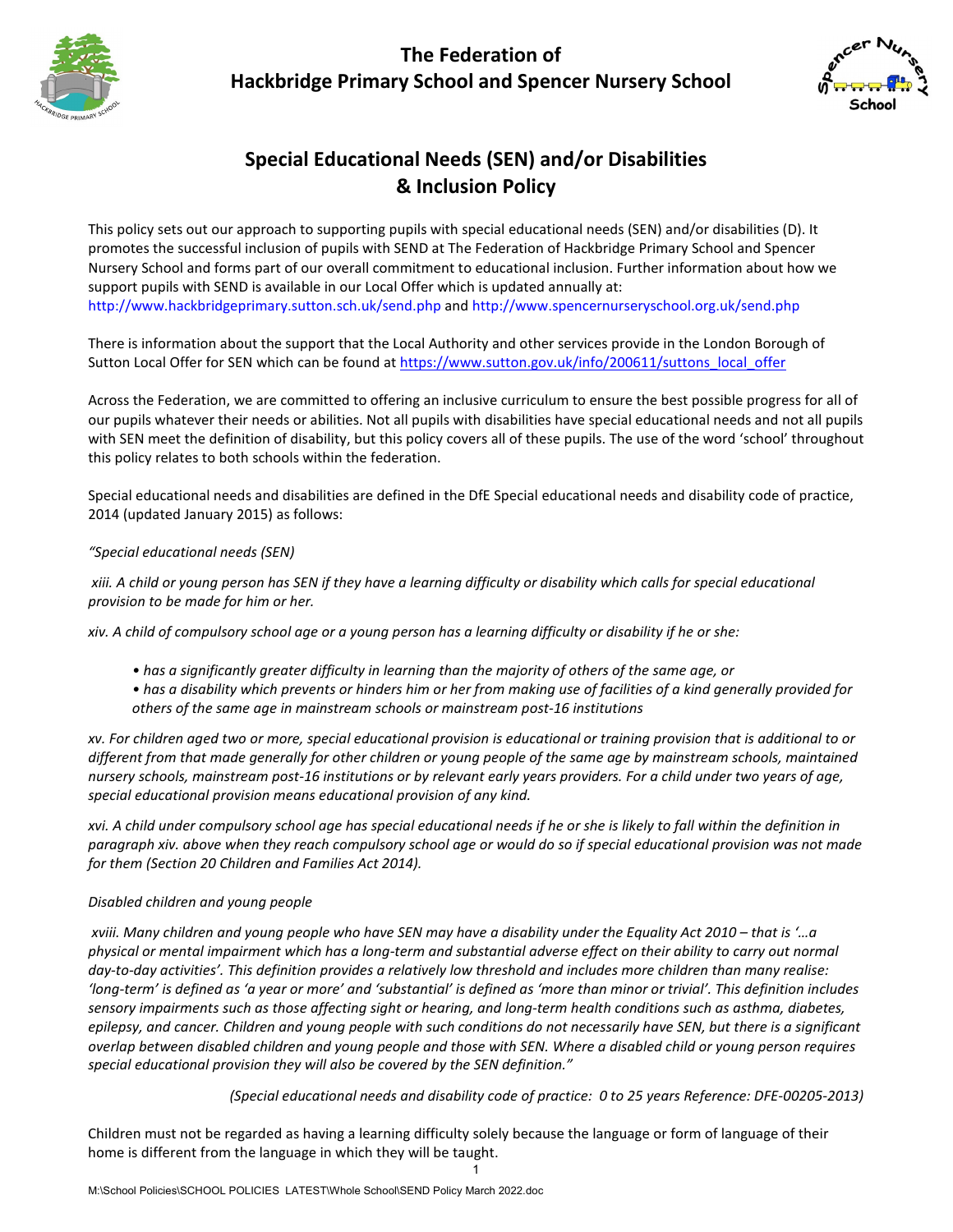This policy is divided into sections:

- 1. School Context
- 2. Statements of Principle
- 3. Leadership and Management of SEND & Inclusion
- 4. The kinds of special educational needs that are provided for in our school
- 5. Arrangements for Co-ordinating Educational Provision (Roles & Responsibilities) for Pupils with SEND (names included within Appendix A).
- 6. Admission & Inclusion Arrangements
- 7. Access to the Curriculum
- 8. The approach to teaching children with SEN
- 9. Identification and Assessment of Special Educational Needs and/or Disabilities a graduated response
- 10. Provision/action that is additional to or different from that available to all
- 11. Allocation of Resources
- 12. Training for Staff
- 13. External Agencies
- 14. Links with Health Services, Borough School Attendance Services and other organisations
- 15. Pupil Participation
- 16. Arrangements for Partnership with Parents
- 17. Links with Other Schools & Provision for Transition
- 18. Assessing and reviewing outcomes
- 19. Evaluating the effectiveness and impact of SEN provision
- 20. Criteria for Evaluating the Success of the SEN Policy
- 21. Equal Opportunities
- 22. Arrangements for Considering Complaints about the SEN Provision within the School
- 23. Contact Details
- 24. Data Protection
- 25. Further Information
- 26. Review of the Policy

# **1. School Context**

Hackbridge Primary School is an expanding mainstream primary school on a split site, which will be fully four forms of entry by September 2024. We have attached nursery classes delivering education for children from the term after their third birthday until 11 years of age.

Spencer Nursery School is a maintained mainstream nursery school delivering affordable childcare and education for children under five years of age.

Both schools within the federation comply with the Disability Discrimination Act, through ensuring equal access to their buildings and the curriculum.

The Special Educational Needs Co-ordinator (SENCo) and Assistant Manager for SEND & Inclusion work hard to establish close working relationships between pupils, staff, parents and external agencies so that pupils can be helped in a fully supportive environment.

# **2. Statements of Principle**

- Our educational aims for children with special educational needs and/or disabilities are the same as those for all children across the federation.
- We believe that all teachers are teachers of pupils with special educational needs and/or disabilities.
- All staff take responsibility for the identification of children with difficulties and share their findings with the SENCo.
- Early identification improves the effectiveness of provision.
- Every child is to be given the maximum possible access to a broad and balanced curriculum including the Early Years Foundation Stage Curriculum and the National Curriculum.
- Any special provision should be personalised to the individual needs of the child.
- Consideration of special educational needs and/or disabilities crosses all of the curriculum areas and all aspects of teaching and learning.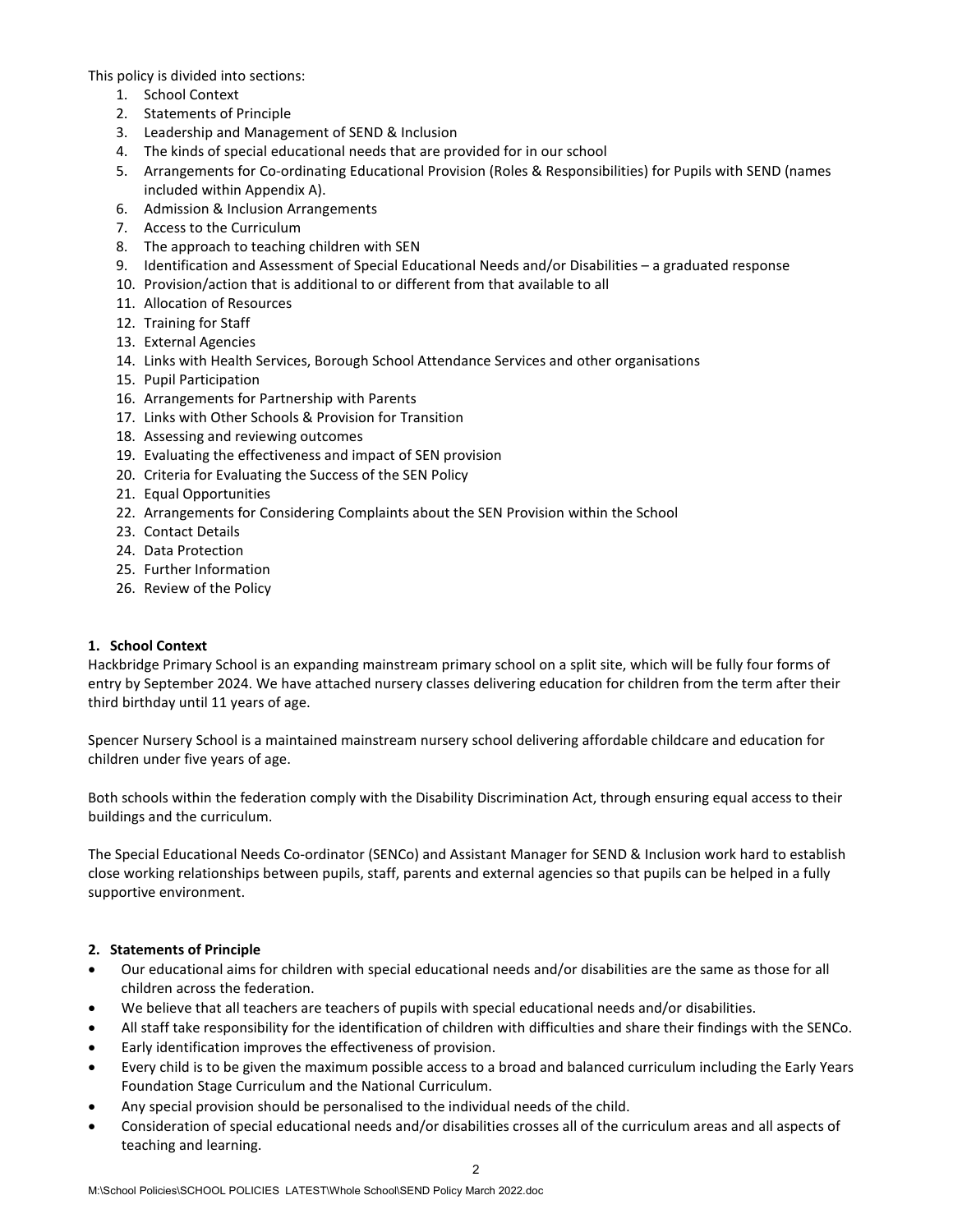- All children with SEND should be cared for/taught together with their peers for the majority of the time, being withdrawn for short periods only when specialist provision cannot be incorporated in any other way due to practical considerations for the child and the class as a whole.
- Parents are encouraged to be fully involved with their child's educational provision, so that a collaborative problem solving approach can be implemented.
- Where the budget allows, external agencies are invited into school to assist with the educational provision of children with SEND, on an individual basis and a whole school basis.
- Good special needs practice is good practice for all pupils, which is of utmost importance as any pupil may encounter difficulties at some stage in their school lives.
- Pupils with social, emotional and mental health difficulties have special educational needs and they need access to the same graduated support approach to which all pupils with special needs are entitled.

# **3. Leadership and Management of SEND & Inclusion**

# **The SENCo/Inclusion Manager and the Assistant Manager for SEND & Inclusion**

The named SENCo/Inclusion Manager for The Federation of Hackbridge Primary School and Spencer Nursery School is Miss Natalie Robins. She is an experienced SENCo, having been in post since September 2006. From September 2020, Miss Robins is also working as a Cluster Lead SENCo for the local authority.

Our Assistant Manager for SEND & Inclusion is Mrs Sharon Prior. She is an experienced practitioner, having been in post since September 2010 and having worked to support children with special educational needs before this also.

Our SENCo has day-to-day responsibility for the operation of the SEND & Inclusion policy and works closely with the Assistant Manager for SEND & Inclusion to co-ordinate the specific provision made to support individual pupils with SEND, including those who have education, health and care (EHC) plans. Our SENCo and Assistant Manager for SEND & Inclusion provide professional guidance to colleagues and work closely with staff, parents and other agencies. Our SENCo and Assistant Manager for SEND & Inclusion are aware of the provision in the Local Offer and work with professionals providing a support role to families to ensure that our pupils with SEND receive appropriate support and high quality teaching.

# **The Governing Body**

Our Governing Body fulfils its statutory duty towards children with SEN or disabilities in accordance with the guidance set out in the *Special educational needs and disability code of practice*. In particular, the governing body ensures that:

- arrangements are in place in school to support pupils with medical conditions;
- our SEN information report (Local Offer) is published annually and
- there is a qualified teacher designated as the SENCo for the federation.

The Governing Body's Inclusion Advisory Group works with the SENCo and the Headteacher in determining the strategic development of SEND policy and provision, including establishing a clear picture of the resources available in the school. The range of support made in the school each year in response to identified need is detailed in the school's Provision Map.

Members of the Governing Body, Mrs Carole Cook and Mr Ian Higgins, take a special interest in SEND, although the Governing Body as a whole is responsible for making provision for pupils with special educational needs. The Governing Body also has a governor with expertise in SEND; Mr Ian Higgins, who has a professional background in clinical mental health practice, and also sits on the Inclusion Advisory Group.

The success of the school's SEND & Inclusion policy is reviewed annually against the success criteria in section 20 of the policy. A report will be made to the Governing Body's Inclusion Advisory Group annually in the autumn term, which will detail the successful implementation of the policy and the effectiveness of the provision made.

# **4. The kinds of special educational needs that are provided for in our school**

The schools within the federation cater for a broad spectrum of needs across the four areas defined by the *Special educational needs and disability code of practice*:

# • **Communication and interaction**

Children with speech, language and communication needs (SLCN) have difficulty in communicating with others. This may be because they have difficulty saying what they want to, understanding what is being said to them or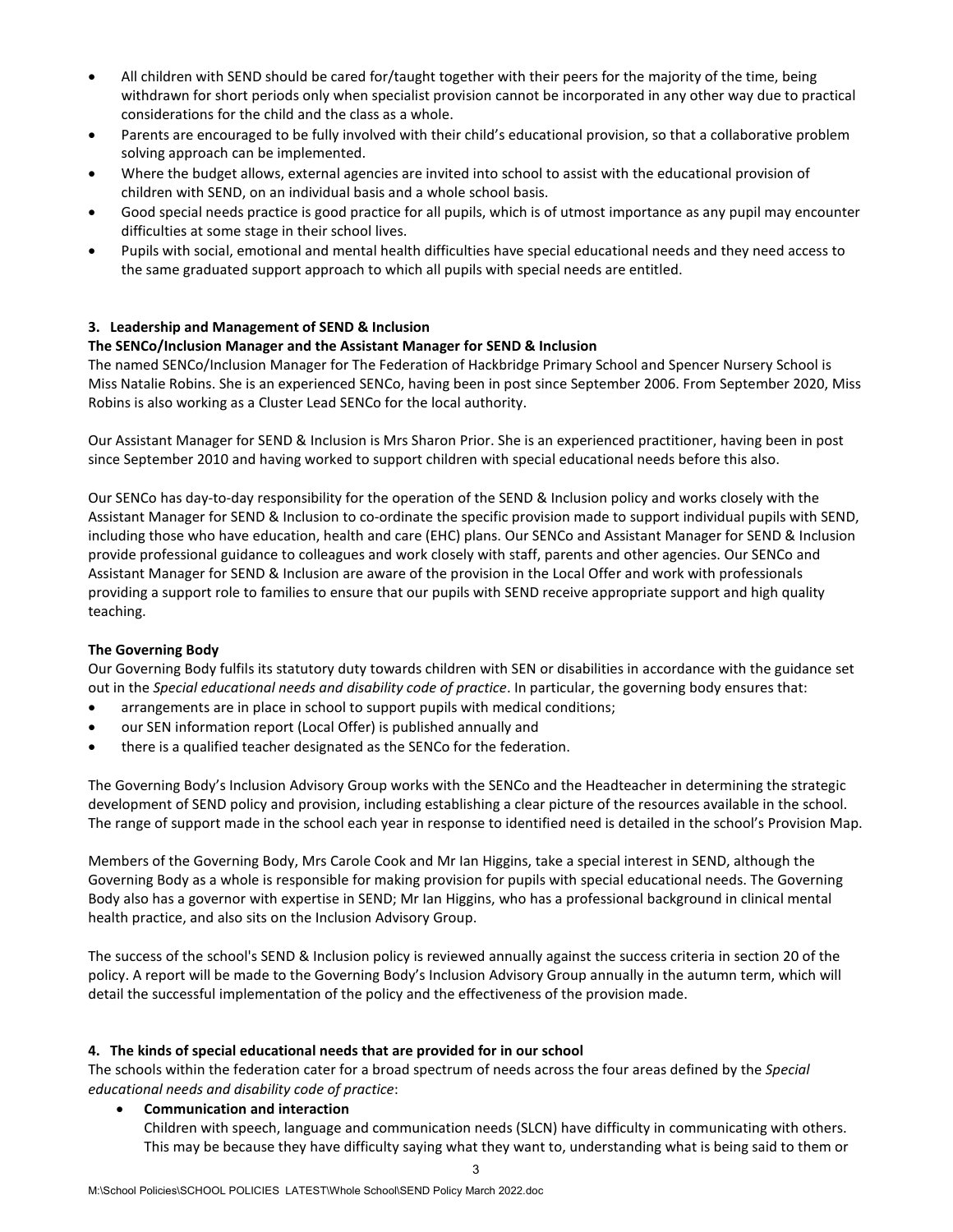they do not understand or use social rules of communication. The profile for every child with SLCN is different and their needs may change over time. They may have difficulty with one, some or all of the different aspects of speech, language or social communication at different times of their lives.

Children with ASD, including Asperger's Syndrome and Autism, are likely to have particular difficulties with social interaction. They may also experience difficulties with language, communication and imagination, which can impact on how they relate to others.

# • **Cognition and learning**

Support for learning difficulties may be required when children learn at a slower pace than their peers, even with appropriate differentiation. Learning difficulties cover a wide range of needs, including moderate learning difficulties (MLD) and specific learning difficulties (SpLD), which affect one or more specific aspects of learning.

# • **Social, emotional and mental health difficulties**

Children and young people may experience a wide range of social and emotional difficulties which manifest themselves in many ways. These may include becoming withdrawn or isolated, as well as displaying challenging, disruptive or disturbing behaviour. These behaviours may be in response to a wide range of trigger events or may reflect underlying mental health difficulties such as anxiety or depression, self-harming, substance misuse, eating disorders or physical symptoms that are medically unexplained. Other children and young people may have disorders such as attention deficit disorder, attention deficit hyperactive disorder or attachment disorder.

# • **Sensory and/or physical needs**

Some children require special educational provision because they have a disability which prevents or hinders them from making use of the educational facilities generally provided. These difficulties can be age related and may fluctuate over time. Many children with vision impairment (VI) or hearing impairment (HI) will require specialist support and/or equipment to access their learning.

Some children with a physical disability (PD) require additional ongoing support and equipment to access all the opportunities available to their peers.

The schools within the federation do not have a special unit/base for any type of special educational need or disability. However, we have general experience of supporting children with various special educational needs and disabilities as outlined in the four areas of need above.

Where we are able to provide the appropriate level of support from the school's resources, children with any of these needs can be included in our school community. It is always advisable to contact the SENCo well in advance of your child's admission to discuss their specific special educational needs and/or disabilities.

# **5. Arrangements for Co-ordinating Educational Provision (Roles & Responsibilities) for Pupils with SEND (names included within Appendix A).**

# **Our SENCo will:**

- manage the day to day operation of this policy in collaboration with the Assistant Manager for SEND & Inclusion;
- manage the timetables of teachers, Learning Support Assistants, Teaching Assistants, Senior Teaching Assistants, Higher Level Teaching Assistants and Assistant Managers employed to support children with SEND at Hackbridge Primary School;
- work with the School Business Manager, teacher and 0-3 years Manager at Spencer Nursery School to identify where capacity exists within staffing rotas to deliver support to children with SEND;
- manage arrangements for monitoring, reviewing and evaluating the effectiveness of provision for SEND;
- report on the effectiveness of provision to the Senior Leadership Team and the Governing Body's Inclusion Advisory Group;
- review the federation's SEND & Inclusion policy annually.

# **Together, the SENCo and Assistant Manager for SEND & Inclusion will:**

- manage and organise the special educational needs provision within the school from Nursery to Year 6 including:
	- a) organising paperwork such as referral forms, letters, reports for other agencies;
	- b) ensuring that class teachers/the 0-3 year manager have provision maps in place;
	- c) ensuring that class teachers/the 0-3 year manager report target progress to pupils and parents at least termly;
	- d) liaising with professionals from external agencies to ensure that these are used to the full benefit of children with identified SEN and/or disabilities;
	- e) disseminating reports from external agencies and ensuring that recommendations are followed;
	- f) meeting with children with SEND to discuss their needs;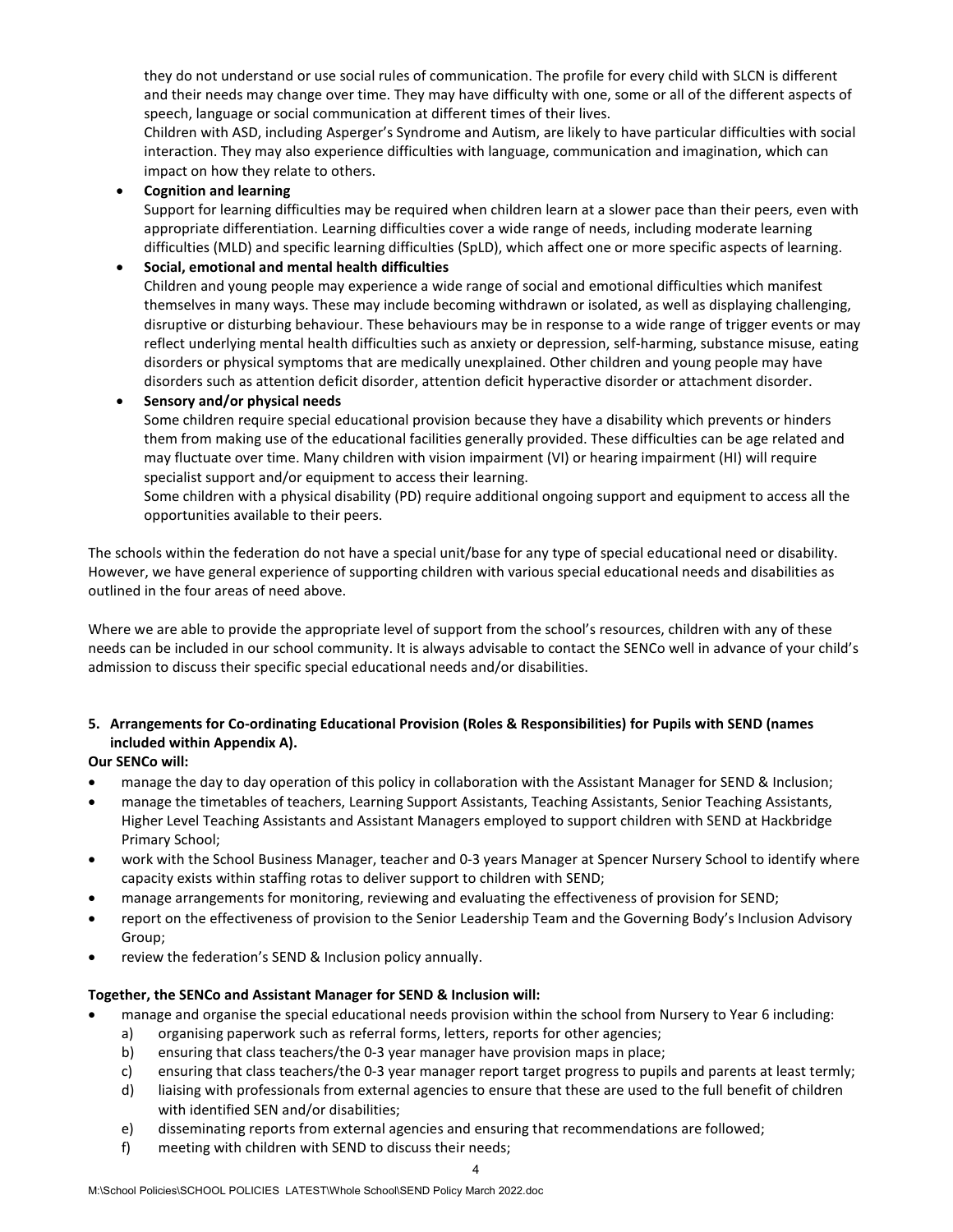- g) meeting with parents to discuss their concerns and plan the way forward;
- h) reviewing the schools' support procedures on a termly basis;
- i) attending Governor's meetings where SEND issues are discussed.
- within the budget provided, work with the Senior Leadership Team to:
	- a) identify the pattern of need across the federation;
	- b) establish the most cost effective means of meeting these needs;
	- c) allocate support to groups of pupils and individual pupils, including those with EHC plans;
	- d) ensure that support is allocated to pupils on a fair and equitable basis;
	- e) monitor the progress made by pupils with SEND;
	- f) evaluate the effectiveness of provision for SEND;
	- g) ensure that support staff work within the framework of school policy and practice.
- update the schools' SEND Registers termly;
- keep up to date with new initiatives to support pupils with SEND and share good practice with all teachers by attending relevant training courses and Local Authority SENCo meetings;
- ensure that all staff are equipped with the knowledge to identify children with special needs and know they can come to the SENCo to ask for support when necessary;
- work with the teacher designated to manage the learning needs of ethnic minority pupils and pupils with English as an additional language where those pupils also have identified SEND.

# **The Headteacher will:**

- hold overall responsibility for the day-to-day management of all aspects of the schools' work, including provision for children with special educational needs and/or disabilities;
- manage the work of the SENCo;
- identify the budget resource for SEND;
- plan with the SENCo how resources are used to support pupils in the most efficient, effective and equitable way;
- set the overall school policy for educational inclusion with reference to the Local Authority's policy;
- decide, with the SENCo, whether to put forward pupils for statutory assessment, in consultation with parents/carers;
- keep the Governing Body fully informed.

# **Governors will:**

- set the overall budget available to meet special educational needs and/or disabilities within the schools, taking account of:
	- a) statutory requirements;
	- b) other budgetary pressures in the schools;
	- c) the resources identified (but not earmarked) for SEND within the individual school's budget;
	- d) the availability of any additional grants to the schools;
	- e) priorities identified in the School Improvement Plan.
- identify one governor with a special interest in SEND who will liaise with the SENCo on a termly basis, offering advice and support where appropriate;
- hold termly Governing Body Inclusion Advisory Group meetings where the provision for children with SEND within the federation is discussed, reviewed and the way forward planned;
- report on the effectiveness of the SEND policy in their annual report to parents;
- through the Inclusion Advisory Group, be aware of the numbers of children requiring SEND support and the stages that these children are on the code of practice, including the numbers of children with EHC plans, reviews taking place and the numbers of children who are on the 'initial concerns' list;
- use their best endeavours to ensure that pupils' special educational needs are identified and provided for;
- ensure that the schools have effective procedures for ensuring that parents/carers are informed when special provision is made for pupils.

# **Class Teachers/The 0-3 year manager will:**

- identify pupils experiencing difficulties;
- discuss pupils with SEND with the SENCo or Assistant Manager for SEND & Inclusion and parents/carers;
- write and review class/room Provision Maps for all pupils at SEN Support or in receipt of an EHC plan on an at least termly basis or whenever a new pupil arrives at the school;
- ensure that Provision Map targets are distributed to relevant teaching staff, i.e. EYPs/Key Persons, PPA teachers, class/year group based support staff, Senior Midday Supervisors, ILSAs etc;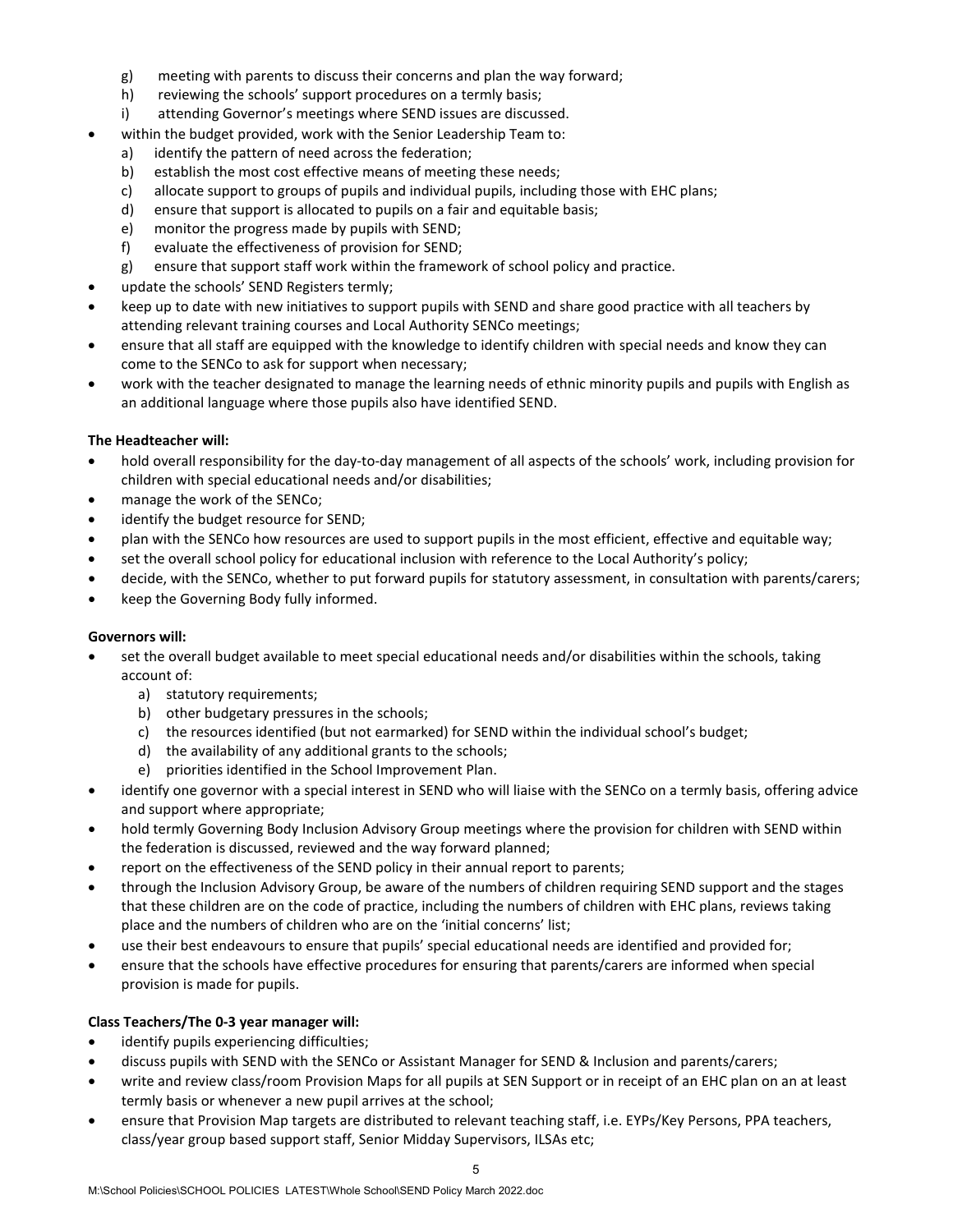- ensure Provision Maps are available in the agreed folder on the agreed computer drive for the SENCo as well as the EYPs, LSAs, ILSAs, TAs, STAs and HLTAs working with identified children to access;
- ensure that all lessons/activities are adequately differentiated to meet the needs of pupils with SEND;
- contribute to planning and provision to meet identified needs;
- contribute to monitoring and review procedures;
- monitor progress made by pupils;
- seek to meet SEND within the overall framework of inclusion in the school.

#### **The Lead for Assessment will:**

- track progress made by pupils for discussion at termly Pupil Progress Meetings with class teachers/the 0-3 year manager and the Senior Leadership Team;
- prepare comparative data showing the attainment and progress of SEND pupils with all pupils;
- ensure assessment procedures are appropriate for pupils with SEND and recognise their achievement, in liaison with the Subject Co-ordinators and SENCo;
- apply for access arrangements for pupils who meet the specified criteria for any statutory end of key stage assessments;
- ensure reporting of a pupil's attainment and progress is made in the context of the federations' Assessment Recording and Reporting Policy.

#### **Subject Co-ordinator's will:**

- monitor progress made by pupils within year groups and across, and between, key stages;
- ensure curriculum plans detail strategies for differentiation;
- use subject resources to build the teaching and learning resources available for SEND within their subject;
- monitor planning to ensure that this includes appropriate differentiation for pupils with SEND;
- ensure assessment procedures are appropriate for pupils with SEND, in liaison with the Assessment Co-ordinator and SENCo.

#### **6. Admission & Inclusion Arrangements**

The admission criteria for both schools does not discriminate against pupils with special education needs and/or disabilities, and our admissions policy has due regard for the guidance in the code of practice which accompanies the SEN and Disability Act 2001.

Both schools adhere to the current admissions criteria as laid down by the London Borough of Sutton. Provided there is a place available within the appropriate year group, all children (those without an EHC plan) will be admitted whatever their learning ability.

The borough policy offers school places as a priority to children with exceptional medical or social needs. Such needs have to be supported by an appropriate agency. There will be close liaison between all relevant parties involved in these situations.

Children with physical disability will be admitted to either school within the federation provided the school's facilities are sufficient at that time to allow full access to all areas necessary for that child's education to be fully provided. Parents or carers seeking the admission of a pupil with a physical disability or mobility difficulties are advised to approach the school well in advance so that consultations can take place.

Parents or carers seeking the admission of a pupil in receipt of an EHC plan must do so through the London Borough of Sutton's SEN Team, who will arrange the appropriate consultation with the school's Governing Body regarding possible admission. A place will be offered only if the school feels that it is able to meet the needs which are determined within the EHC plan.

When children join us, their parents are asked if there has been any need for SEND provision in their previous placement, if they had one, or if the parents have any concerns with regards to their children's progress which may give cause for concerns about any SEND. Records are read to locate any evidence of SEND from previous placements and, if this is identified, then these children will be assessed and the parents asked to meet with the class teacher/the 0-3 year manager and/or SENCo/Assistant Manager for SEND & Inclusion at their earliest convenience.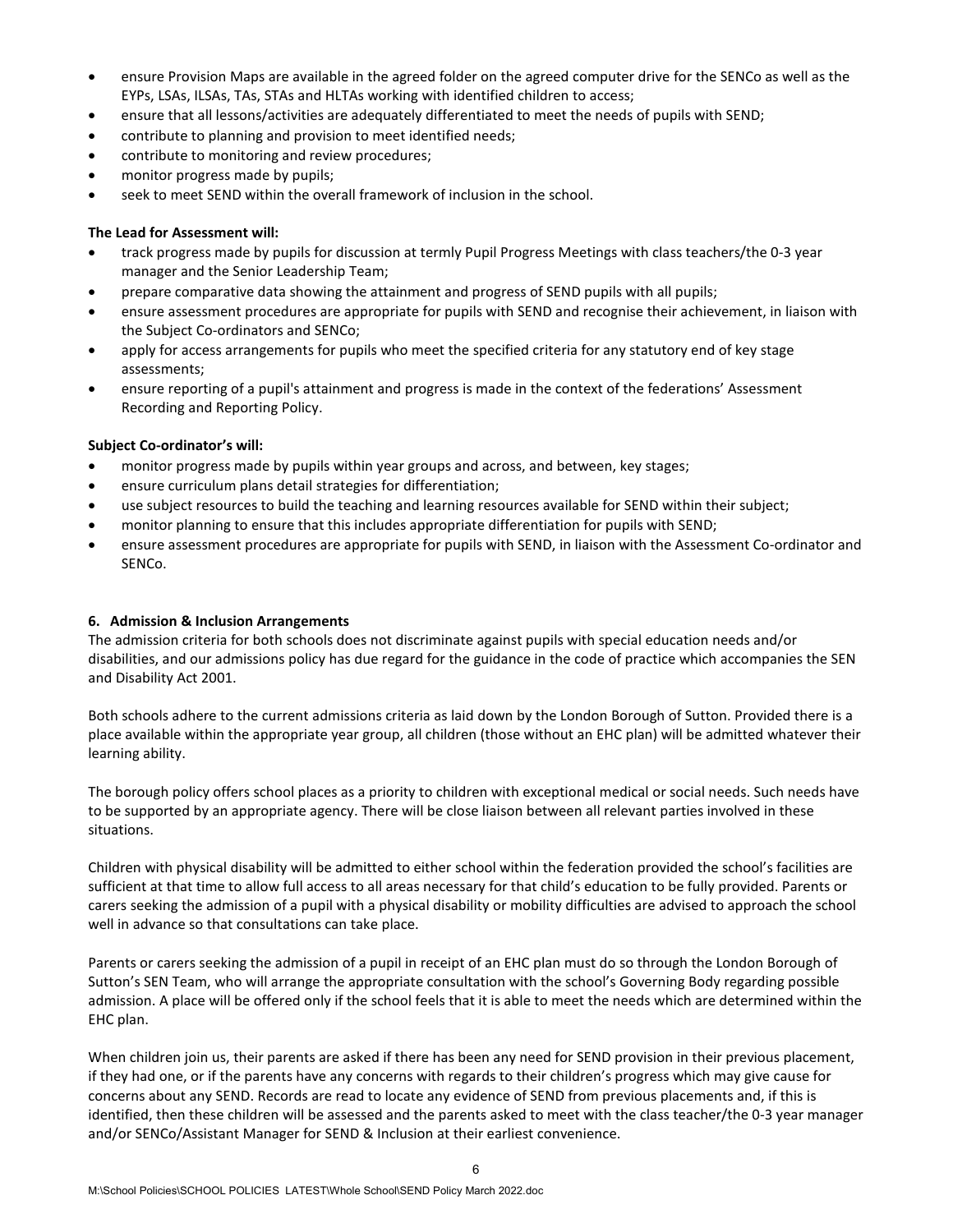Where the school is aware of a pupil with special educational needs and/or disabilities who will be joining the school, we will:

- contact the pupil's current school/nursery and collect information about their needs;
- undertake visits to observe/discuss individual pupils in more detail, where necessary;
- collect information about the pupil's educational history from the last nursery/school attended by the pupil, any health or educational support services who may have been involved with the pupil and from the parents/carers.

Once pupils join us, we will:

- undertake a range of baseline assessments to identify pupils with special educational needs and/or disabilities and establish their strengths and areas for development;
- review any existing targets in consultation with the pupil's parents/carers;
- discuss the placement of the pupil on the school's SEND register with parents/carers;
- make sure that information about pupils' SEND is passed on to appropriate school staff;
- give parents/carers information about the Sutton Information & Advice Support Service.

When pupils leave the school, we will:

- pass on information about the pupil's educational history to any receiving nursery/school;
- complete other transfer documentation as required.

All teachers across the federation are teachers of children with special educational needs. As such, The Federation of Hackbridge Primary School and Spencer Nursery School adopts a 'whole school approach' to special educational needs which involves all the staff adhering to a model of good practice. Staff across the federation are committed to identifying and providing for the needs of all children in a wholly inclusive environment. Inclusion is regarded as crucial to the policy, in line with that of the Local Authority.

The federation operates an equal opportunities policy for children with special educational needs and/or disabilities who are afforded the same rights as other children. This includes both those children with EHC plans and those others with less significant difficulties.

#### **7. Access to the Curriculum**

All children are entitled to a balanced and broadly based curriculum including the Early Years Foundation Stage Curriculum and National Curriculum in line with the federation's policy of inclusion. Where pupils have special educational needs and/or disabilities, a graduated response will be adopted. The school will, in other than exceptional cases, make full use of classroom and school resources before drawing on external support.

It is desirable to work with children with SEND in the classroom and to enable them to access the full curriculum at their level through differentiation and by supporting their learning alongside the class teacher/EYP and with the rest of the class. Sometimes children benefit from a period of time of individual attention/small group attention, external to the classroom, to address specific skills to enable them to access the curriculum more fully. Children are then withdrawn into a different area of the school and given 1:1 or small group support in a quiet atmosphere, with minimal distractions from others around them wherever possible.

All children are encouraged to talk about/show how they feel about their learning and their progress and are encouraged to feel able to 'have a go' to take charge of their own learning. Their peers are encouraged to be supportive to SEN/all children by encouraging and helping each other to tackle tasks and to join in with the praise and encouragement given by the staff which is fundamental to this process.

Details pertaining to individual curriculum areas and how special needs can be met through them are detailed in Appendix B.

The schools within the federation will make provision for pupils with special educational needs to match the nature of their individual needs and the class teacher/the 0-3 year manager and SENCo will keep regular records of the pupils' special educational needs, the action taken and the outcomes through Provision Mapping.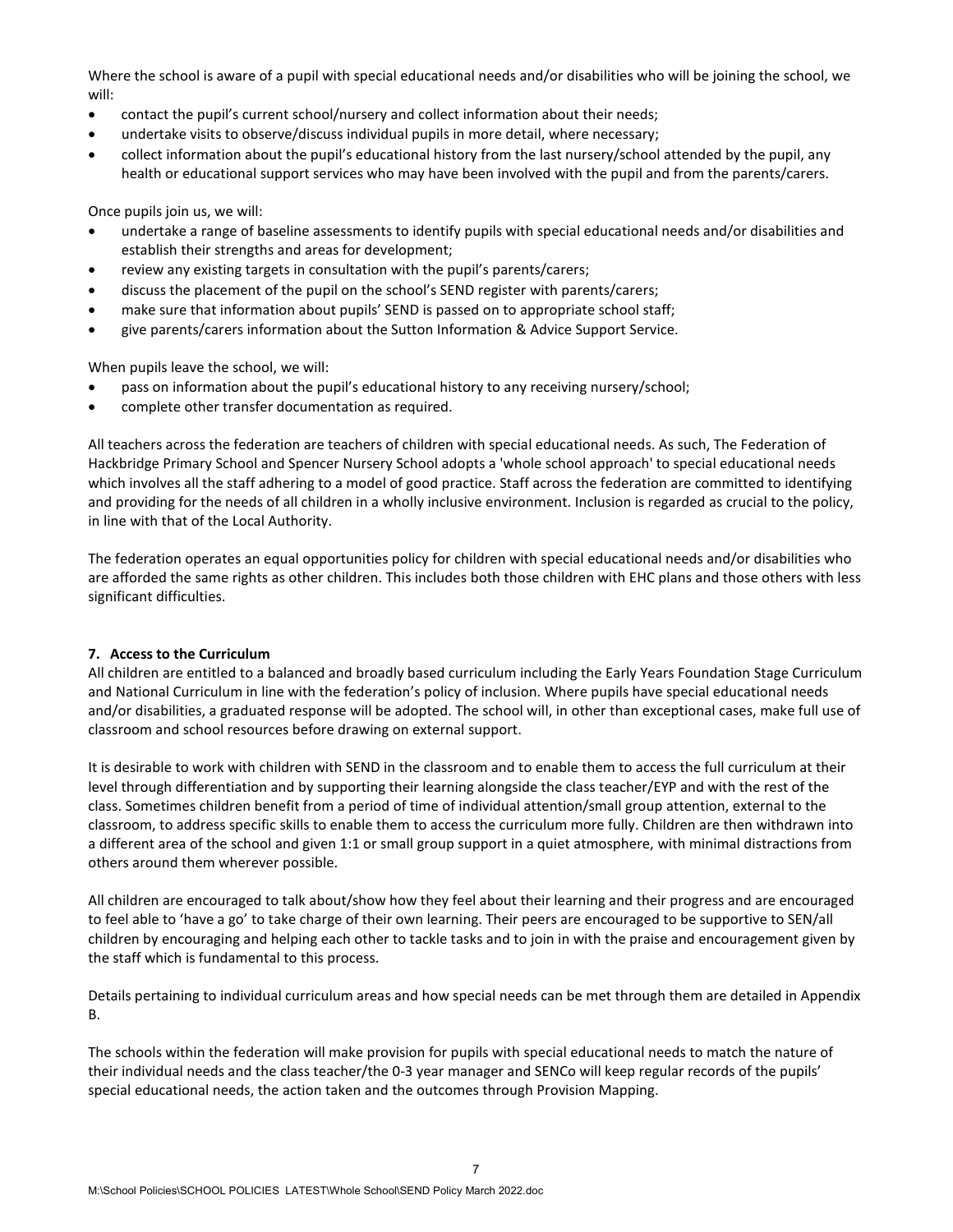There will be flexible grouping of pupils so that learning needs may be met in individual, small group or whole class contexts. The curriculum will be differentiated to meet the needs of individual pupils. Teaching styles and flexible groups will reflect this approach.

Schemes of work for pupils, within classes and year groups, will reflect whole school approaches to teaching and learning and will take account of special educational needs.

Curriculum tasks and activities may be broken down into a series of small and achievable steps for pupils who have marked learning difficulties.

### **8. The approach to teaching children with SEN**

We set high expectations for all pupils whatever their prior attainment. We use assessment to set targets which are deliberately ambitious. We deliver high quality teaching that is differentiated and personalised and meets the individual needs of the majority of children Some children need educational provision that is additional to or different from this and we use our best endeavours to ensure that such provision is made for those who need it.

#### **Curriculum and learning environment**

All pupils have access to a broad and balanced curriculum. Curriculum information is provided to parents/carers termly. Activities/lessons are planned to address potential areas of difficulty and to remove barriers to pupil achievement. We do what is necessary to enable children to develop, learn, participate and achieve the best possible outcomes irrespective of whether that is through reasonable adjustments for a disabled child or special educational provision for a child with SEN.

We make provision for all children's spiritual, moral, social and cultural development. We support the emotional, mental and social development of all children and provide additional support arrangements for those in need.

#### **Inclusion**

We are committed to eliminating discrimination, promoting equality of opportunity and fostering good relationships. Pupils with SEND engage in the activities of the school together with those who do not have SEND and are encouraged to participate fully in the life of the school and in any wider community activity.

We seek to be inclusive by:

- welcoming all children in the classroom situation and encouraging them to participate as fully as they are able into the life of the class, including playtime, mealtimes and outings;
- using the SEND review procedures to identify any barriers in the way of the pupil and to plan appropriate and reasonable action;
- ensuring that all pupils have appropriate learning targets which are challenging;
- valuing the diversity of our pupils, of which SEND are a natural part;
- ensuring that our reading stock includes stories with positive images of pupils with SEND;
- looking for opportunities within the curriculum to raise SEND issues;
- seeking to make provision for SEND within routine class/room arrangements wherever possible;
- seeking opportunities for pupils with SEND to work with other pupils;
- encouraging pupils with SEND to play/socialise with other pupils.

#### **9. Identification and Assessment of Special Educational Needs and/or Disabilities – a graduated approach**

A pupil has special educational needs where their learning difficulty or disability calls for special educational provision; namely provision different from or additional to that normally available to pupils of the same age.

Across the federation, we are committed to the early identification of special educational needs and/or disabilities and adopt a graduated approach to meeting special educational needs in line with the code of practice and guidance from the Local Authority.

A range of evidence is collected through the school's usual assessment and monitoring arrangements: if this suggests that a pupil is not making the expected progress, the class teacher/the 0-3 year manager will consult with the SENCo and/or Assistant Manager for SEND & Inclusion in order to decide whether additional and/or different provision is necessary.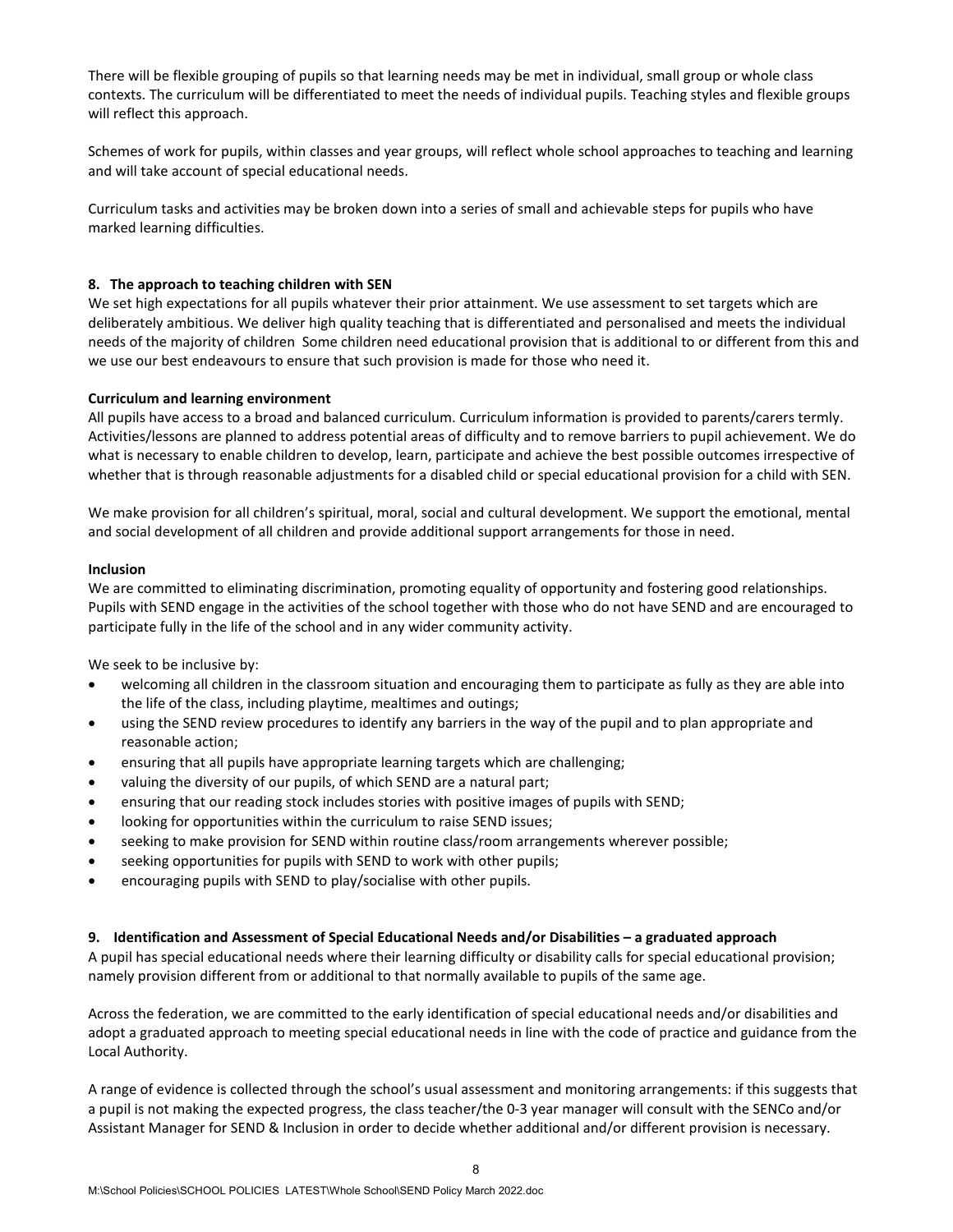There is no need for pupils to be registered or identified as having special educational needs unless the school is taking additional or different action.

For some children, SEN can be identified at an early age. However, for other children difficulties become evident only as they develop. Slow progress and low attainment do not necessarily mean that a child has SEN. Equally, attainment in line with chronological age does not necessarily mean that there is no learning difficulty or disability. Difficulties related solely to limitations in English as an additional language are not SEN. Persistent disruptive or withdrawn behaviours do not necessarily mean that a child/young person has SEN.

Throughout all stages of the code of practice, parents are kept informed.

A child's special educational needs and/or disabilities will be met at one of the following stages:

# **Initial Concern/Monitoring**

An informal stage where class teachers/the 0-3 year manager:

- identify a concern about a pupil's progress and gather available information about the pupil;
- seek to discuss concerns with the pupil's parents/carers;
- respond to less than expected progress with high quality teaching targeted at the pupil's area of weakness;
- put in place appropriate strategies to meet the identified needs and monitor these, keeping records, to evidence the impact;
- discuss with the EMAG/EAL Co-ordinator the additional needs of pupils for whom English is an Additional Language;
- after completing a documented cycle of initial concern monitoring, discuss the pupil with the SENCo or Assistant Manager for SEND & Inclusion;
- review progress again after a term and discuss with the SENCo and/or Assistant Manager for SEND & Inclusion whether the child needs to progress to 'SEN Support' in line with the code of practice or whether teaching has resulted in accelerated progress.

# **SEN Support**

Where it is decided to provide a pupil with 'SEN Support', the decision will be noted in their school records and we will formally notify parents. The triggers for intervention through 'SEN Support' could be the teacher's, EYP's or other's concern, underpinned by evidence about a child who, despite receiving differentiated learning opportunities:

- makes little or no progress even when teaching approaches are targeted particularly in a child's identified area of weakness.
- shows signs of difficulty in developing language, literacy or numeracy skills over time, despite high quality intervention, which results in poor attainment in some curriculum areas.
- presents persistent social, emotional or mental health difficulties including where these manifest as challenging behaviour which is not ameliorated by the emotional literacy or behaviour management techniques usually employed by the school.
- has sensory or physical problems, and continues to make little or no progress despite the provision of specialist equipment.
- has communication and/or interaction difficulties and continues to make little or no progress despite the provision of a differentiated curriculum.

Within 'SEN Support', a graduated scale of support is provided. Initially this will be entirely classroom based, managed by the class teacher/the 0-3 year manager, where:

- targets are incorporated on the class/room Provision Map. These targets will be shared with the pupil's parents/carers;
- advice may be taken from the school's SEND team, including the SENCo and/or Assistant Manager for SEND & Inclusion;
- progress is reviewed on at least a termly basis;
- targets on the Provision Map are reviewed at least half-termly, leading to decisions about future provision. This may be to move back to the 'Monitoring' stage where the class teacher/the 0-3 year manager will continue to monitor a child to check progress is continuing to be made appropriately, or to receive a higher level of support within 'SEN Support'.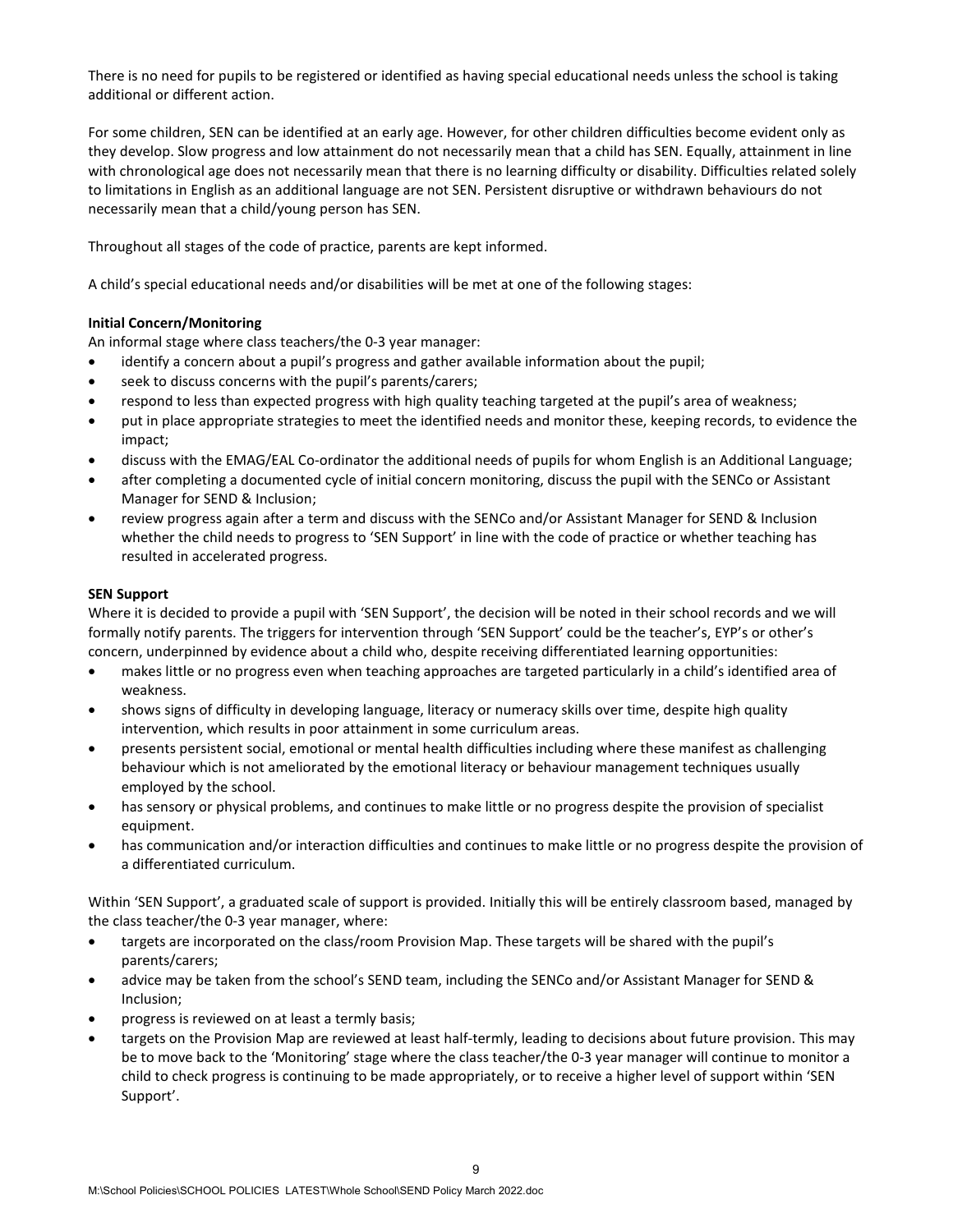For pupils requiring a higher level of support within 'SEN Support', the school might provide a child with some additional withdrawal intervention or 1:1 support for an identified number of hours across a week. The SENCo and/or Assistant Manager for SEND & Inclusion might also make a referral to an external agency, where the budget allows. Broadly speaking, the triggers for higher level support would be that a child:

- continues to make very little or no progress in specific areas over a long period despite high quality intervention;
- continues working at National Curriculum standards substantially below that expected of children of a similar age (usually at least three years' difference);
- continues to have difficulty developing language, literacy and numeracy skills despite a good level of engagement with a previous high level of intervention;
- has social, emotional and mental health difficulties which are substantial and which regularly interfere with the child's own learning and/or safety and wellbeing or that of the class group, despite having an individualised behaviour support plan in place;
- has sensory or physical needs, and requires additional specialist equipment or regular advice or visits by a specialist service;
- has ongoing communication or interaction difficulties that impede the development of social relationships and cause substantial barriers to learning.

Reviews are carried out as before. The support provided within 'SEN Support' will be adapted or replaced depending on how effective it has been in achieving the agreed outcomes.

### **Request for the consideration of the initiation of an education, health and care needs assessment**

Where, despite taking relevant and purposeful action to identify, assess and meet the SEND of the child, the child has not made expected progress, consideration will be given to requesting an education, health and care needs assessment from the Local Authority. The criteria for applying for an education, health and care needs assessment are set by the Local Authority. A request can be made by the school or by parents.

The school will use reports from all of the professionals involved with the child to complete the request for an education, health and care needs assessment forms from the Local Authority. The views of parents and the child are included as part of this process.

The paperwork is submitted to the Local Authority's SEN Panel, who decide whether an education, health and care needs assessment will be granted or not.

In considering whether an education, health and care needs assessment is necessary, the Local Authority will consider the evidence of the action already being taken by the school to meet the child's SEND.

If an education, health and care needs assessment is granted, then the Local Authority's SEN Panel will request formal advice from all of the professionals involved with the child. It must be noted that agreement to undertake an EHC needs assessment will not always lead to an EHC plan being granted, however.

If, after they have reviewed the draft EHC plan that has been drawn up as part of the assessment process, the SEN Panel are in agreement that this should be issued, they will then consult with schools to determine the agreed school placement for the child. This includes the local authority SEN Team consulting with schools, including the current school, about whether or not they can offer a place to the child on the basis of whether or not they can meet the needs indicated in the EHC plan.

Once a final EHC plan has been issued, a copy is sent to parents and the school. The purpose of an EHC plan is to make special educational provision to meet the special educational needs of the child to secure improved outcomes for them across education, health and social care and, as they get older, prepare them for adulthood. The EHC plan also specifies the arrangements for setting shorter term targets at school level. The final EHC plan will name the agreed school placement for the child. The SEN Panel will advise the school what additional funding, if any, is being provided to the school to deliver the EHC plan along with advice as to how this might be used.

The SEN Panel may make a recommendation as part of the process about a change in school placement for the child in light of their special educational needs and the resources required to support these.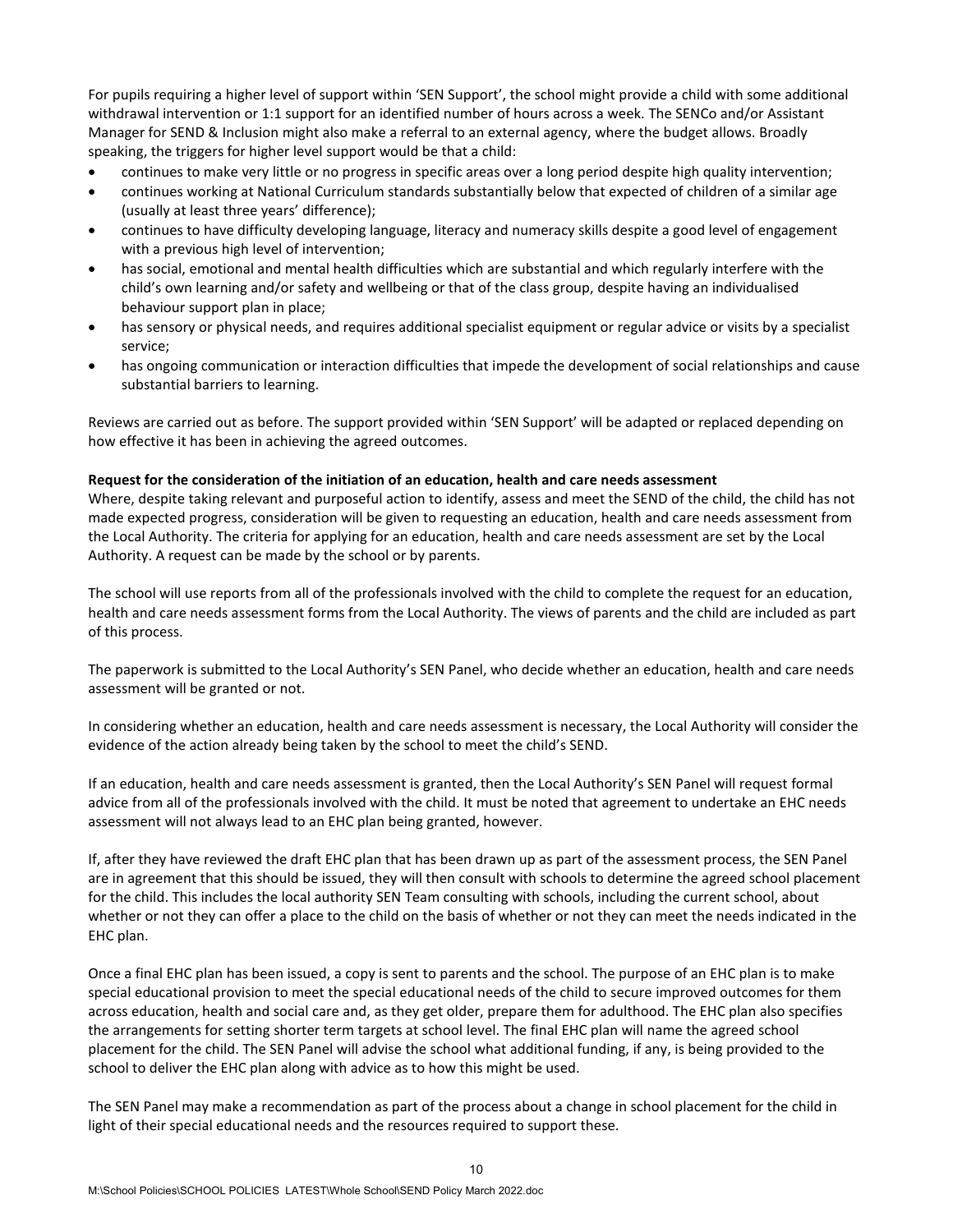# **It must be pointed out to parents that not all requests for an education, health and care needs assessment are successful and that not all draft EHC plans are issued as final agreed documents and that this decision will be up to the Local Authority SEN Panel.**

Where an education, health and care needs assessment or an EHC plan are not agreed, the school will continue to provide support for that child at 'SEN Support' and decisions will be made about gathering evidence for a further request to be made if this is deemed appropriate/necessary.

Whilst the Local Authority makes its decision about whether an education, health and care needs assessment is necessary, and whilst any subsequent assessment is being made, the child continues to be supported at 'SEN Support'.

### **Education, Health and Care Plan (EHC Plan/EHCP)**

The production of an EHC plan is organised by the Local Authority which a child is resident in, in close liaison with the school, external agencies involved with the pupil and the pupil's parents/carers.

EHC plans are used to actively monitor children's progress towards their outcomes and longer term aspirations. They must be reviewed as a minimum every 12 months. Reviews will be undertaken in partnership with the child and their parents, and will take account of their views, wishes and feelings. The review will focus on the child's progress towards achieving the outcomes specified in the EHC plan. The review will also consider whether these outcomes and supporting targets remain appropriate. Parents, a school representative, a Local Authority SEN Officer and other relevant professionals who are working with the child will be invited to attend the annual review meeting.

If a pupil makes sufficient progress, an EHC plan may be discontinued by the Local Authority.

### **10. Provision/action that is additional to or different from that available to all**

The *Code of Practice* states that a graduated approach to meeting SEND should be used. The graduated approach starts at whole school level. High quality teaching is the first step when a pupil is not making expected progress. The vast majority of children and young people will have their needs met through this.

Some pupils may require support that is additional to or different from this universal support. This is 'targeted support'.

A very small minority of these pupils may require support in addition to this, at the specialist level.

Special educational needs provision will be provided wherever possible alongside other children taking account of:

- the wishes of parents/carers;
- the pupil's needs;
- the resources available to the school;
- the efficient education of other pupils in the school;

Provision/action that is additional to or different from that available to all will be recorded within the school's Provision Mapping. Targets are included which promote learning in small achievable steps, with details about strategies to be employed to enable this to happen and details about the people who will be involved in helping this to happen. Usually these people would include the teacher/the 0-3 year manager/key person, educational support staff and the parent.

Provision Map targets will be written by the class teacher/the 0-3 year manager, in consultation with the pupil and parents/carers, detailing in-class/room arrangements and/or interventions that they are responsible for managing. The class teacher/the 0-3 year manager will consult with the SENCo or Assistant Manager for SEND & Inclusion as required.

The SENCo and Assistant Manager for SEND & Inclusion will map any consultation and advice from external agencies.

Provision Map targets and interventions must be reviewed at least half-termly and the results of strategies/interventions recorded and discussed with parents and new targets set for furthering the child's progress. Targets must be designed to be achievable so progress can be seen to be made in the short-term and so that the child can feel a degree of success about their learning, which promotes positive self-esteem.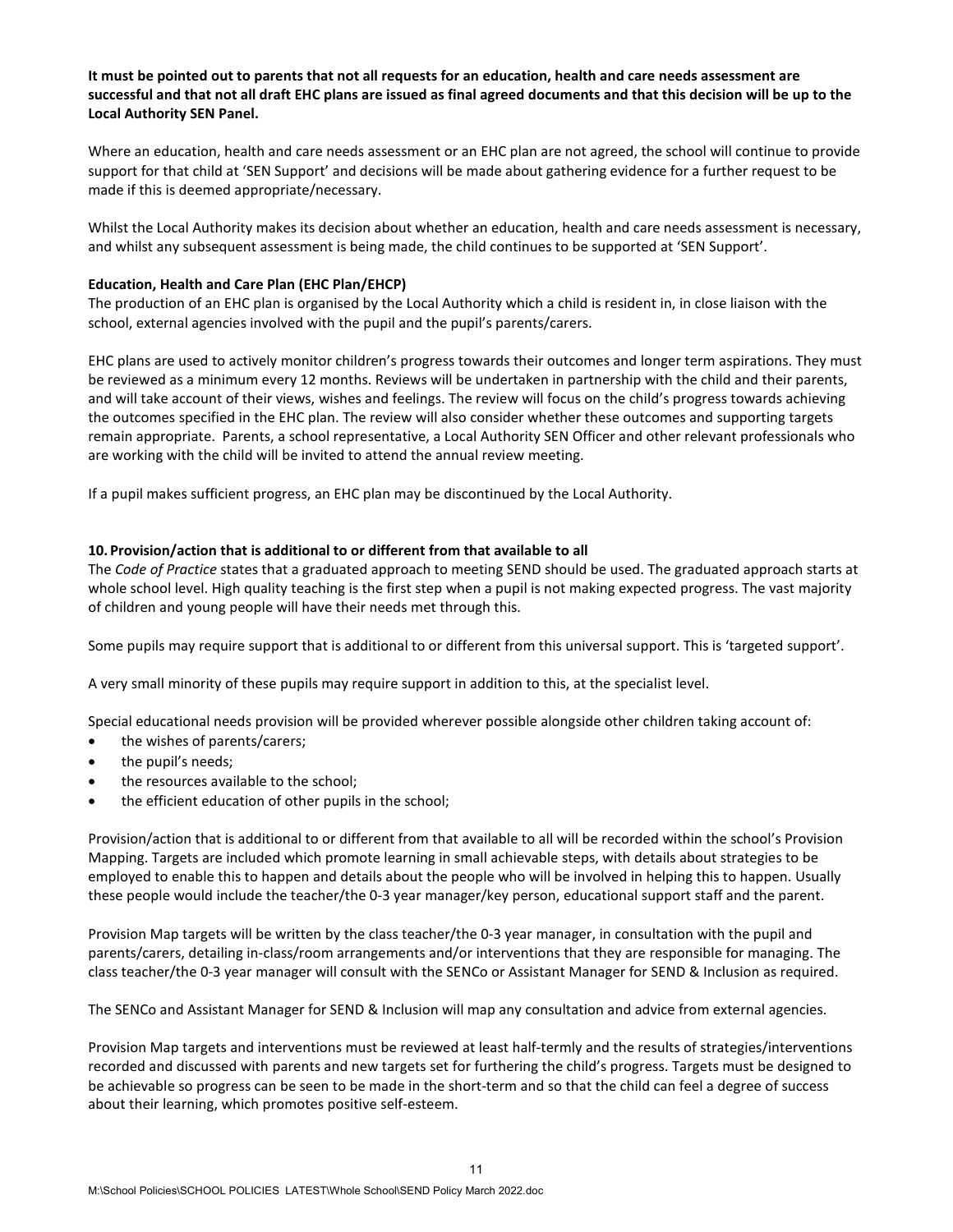Pupils will participate fully in the review process through our fast feedback approach. Class teachers/the 0-3 year manager/key persons will liaise with parents/carers to ensure that they are involved in the target-setting and review process on a termly basis. This may be through Parent/Teacher Consultations or separate meetings, as determined by the teacher and a record must be kept on a Record of Information form which is passed to the SENCo or Assistant Manager for SEND & Inclusion for filing.

When pupils move to another school, their records will be transferred to the next school on request.

#### **11.Allocation of Resources**

All schools have an amount identified within their overall school budget, called the 'notional SEN budget'. This is not a ring-fenced amount.

Each financial year, we determine what high quality appropriate support we are able to provide from the whole of our school budget including any resources targeted at particular groups, such as the pupil premium grant from the government or any additional high needs funding from the local authority. Expenditure takes into account the needs of the entire school cohort at that time and the best endeavours that we can make to meet those needs.

Through an EHC plan, the Local Authority may provide additional top-up funding for an individual pupil where the cost of the special educational provision required to meet the needs of an individual pupil exceeds the nationally prescribed threshold.

The way in which the budget allocation is spent on SEND provision is planned and reviewed by the School Business Manager, SENCo and the Headteacher, along with plans for future development using the funding. Resources are allocated in light of our principles of early identification and intervention. Priorities are constantly being updated to reflect the changing needs of the whole school cohort, as well as to address needs immediately and prevent them from escalating into something more serious, whilst ensuring the balance of equal opportunities is maintained.

# **12. Training for Staff**

The school makes an annual audit of training needs for all staff taking into account school priorities as well as personal professional development. Particular support will be given to NQTs and other new members of staff.

Where interventions are required to be delivered, we ensure that staff have sufficient skills and knowledge to deliver these effectively.

The quality of teaching for pupils with SEND, and the progress made by pupils, is a core part of the school's performance management arrangements and its approach to professional development for all teaching and support staff.

#### **13. External Agencies**

Budget allowing, we will try to involve a specialist where a child makes very little or no progress over a sustained period or where they continue to work at levels substantially below those of pupils at a similar age despite evidence-based SEN Support delivered by appropriately trained staff in school. Parents are always involved in any decision to involve specialists.

We work with parents and agencies to consider a range of evidence-based and effective teaching approaches, appropriate equipment, strategies and interventions to support the child's progress. Together, we agree the needs of the child, responsibilities and the outcomes to be achieved through the support, including a date by which it is reviewed. Records of involvement of specialists are kept and shared with parents and staff.

Where a child is looked after by the Local Authority, we will work closely with other relevant professionals involved in the child's life as a consequence of being looked after.

We work closely with the Local Authority and other providers to agree the range of local services and clear arrangements for making appropriate requests. Some services may be commissioned directly.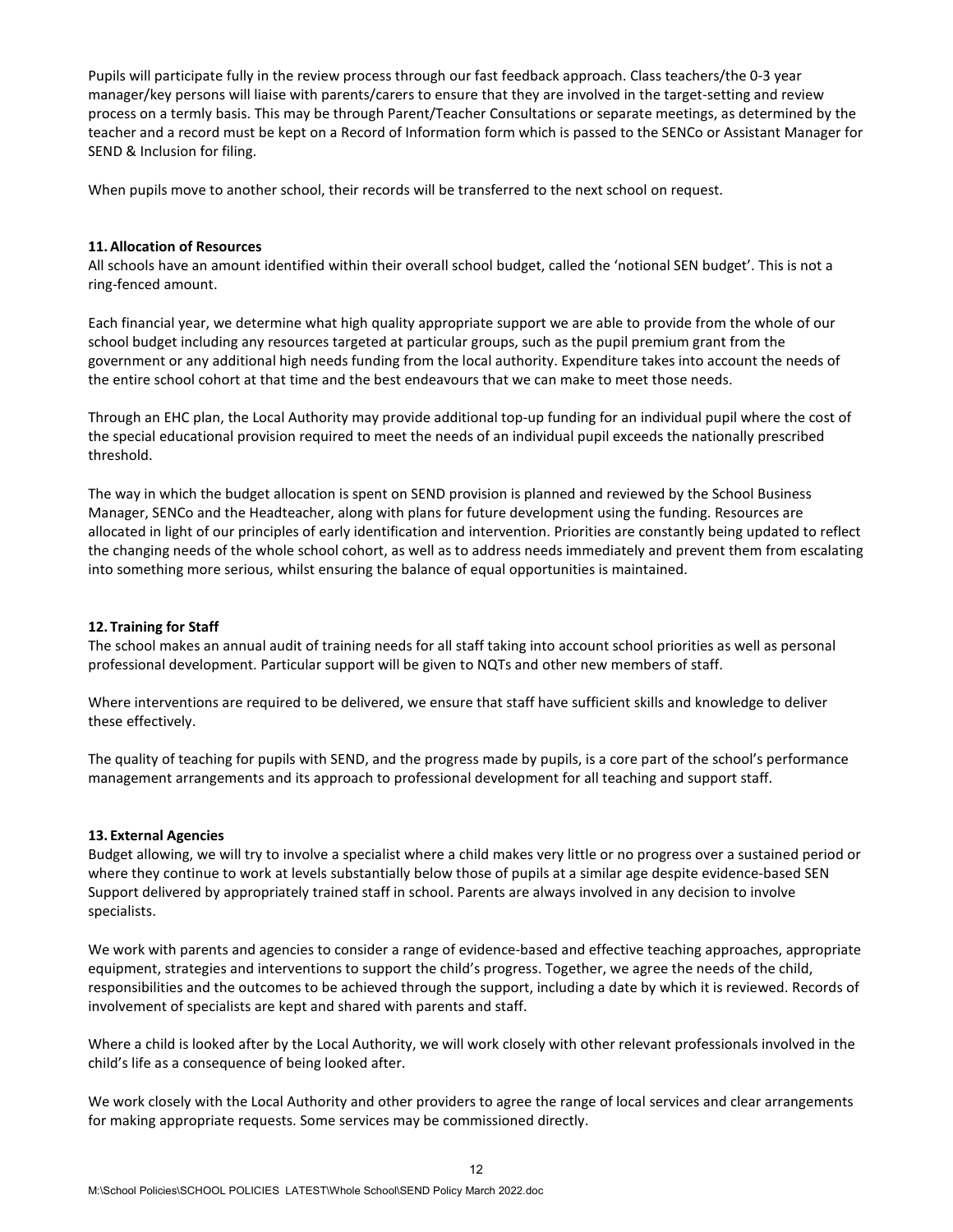### **14. Links with Health Services, Borough School Attendance Services and other organisations**

The SENCo liaises with the Health Visiting Service for children in the Nursery and the School Nursing Service for pupils from Reception to Year 6. These services are available to carry out health assessments and are always at the end of the phone to offer advice and find out information whenever needed.

Referrals made to the NHS Speech and Language Therapy Service may result in children being put on their waiting list for assessment. Following the assessment, parents should ensure that they share the resulting report with the SENCo so that relevant information can be used to help plan the way forward in school.

The school can make referrals to Community Paediatrics and CAMHS with parental permission. The school will share information with health agencies that the pupil is already known to, where this is requested.

The Headteacher works closely with the Borough School Attendance Officer who comes to school regularly to discuss and meet with the parents of pupils of statutory school age for whom there are concerns about attendance or punctuality.

Children's Services may become involved if a referral is made to the Children's First Contact Service with concerns about a child or they sometimes notify the school of concerns raised by another external agency.

The school welcomes Volunteer Helpers into its community.

#### **15. Pupil Participation**

We will work to ensure that all pupils, including those with SEND, are fully aware of their individual needs and their targets. We are committed to involving children with SEND in decisions about their learning.

We will:

• have regard to the views, wishes and feelings of children;

• provide children with the information and support necessary to enable full participation in decision making, where appropriate;

• support children to support their own development and help them achieve the best possible educational and other outcomes, preparing them effectively for growing up/starting school/moving on to high school.

#### **16.Arrangements for Partnership with Parents**

The concept of working in partnership with parents/carers is central to the SEND code of practice. Parents/carers should always be kept informed about their child's progress at school and any difficulties should be made known to them at the earliest stage by the class teacher/the 0-3 year manager.

Parents/carers will be encouraged to attend consultation evenings where they will have the opportunity to express their feelings about their child's progress. The support to be given in school and at home will be discussed with parents/carers by the class teacher/the 0-3 year manager/key person. They will have the opportunity to discuss how they will support the targets at home.

We recognise the value of parents'/carers' knowledge of their children and will seek to use that information in planning support for pupils.

We seek to work in partnership through:

- having regard to the views, wishes and feelings of parents;
- providing parents with the information and support necessary to enable full participation in decision making;
- supporting parents in order to facilitate the development of their child to help them achieve the best possible educational and other outcomes, preparing them effectively for later life;
- meeting with the parents of children at consultation evenings in the autumn and spring terms (and summer term for Nursery age pupils who are not transferring to Reception in the September);
- providing an annual report for parents on their child's progress (N2 to Year 6);
- meeting the parents/carers of prospective new pupils to the schools to discuss SEN support.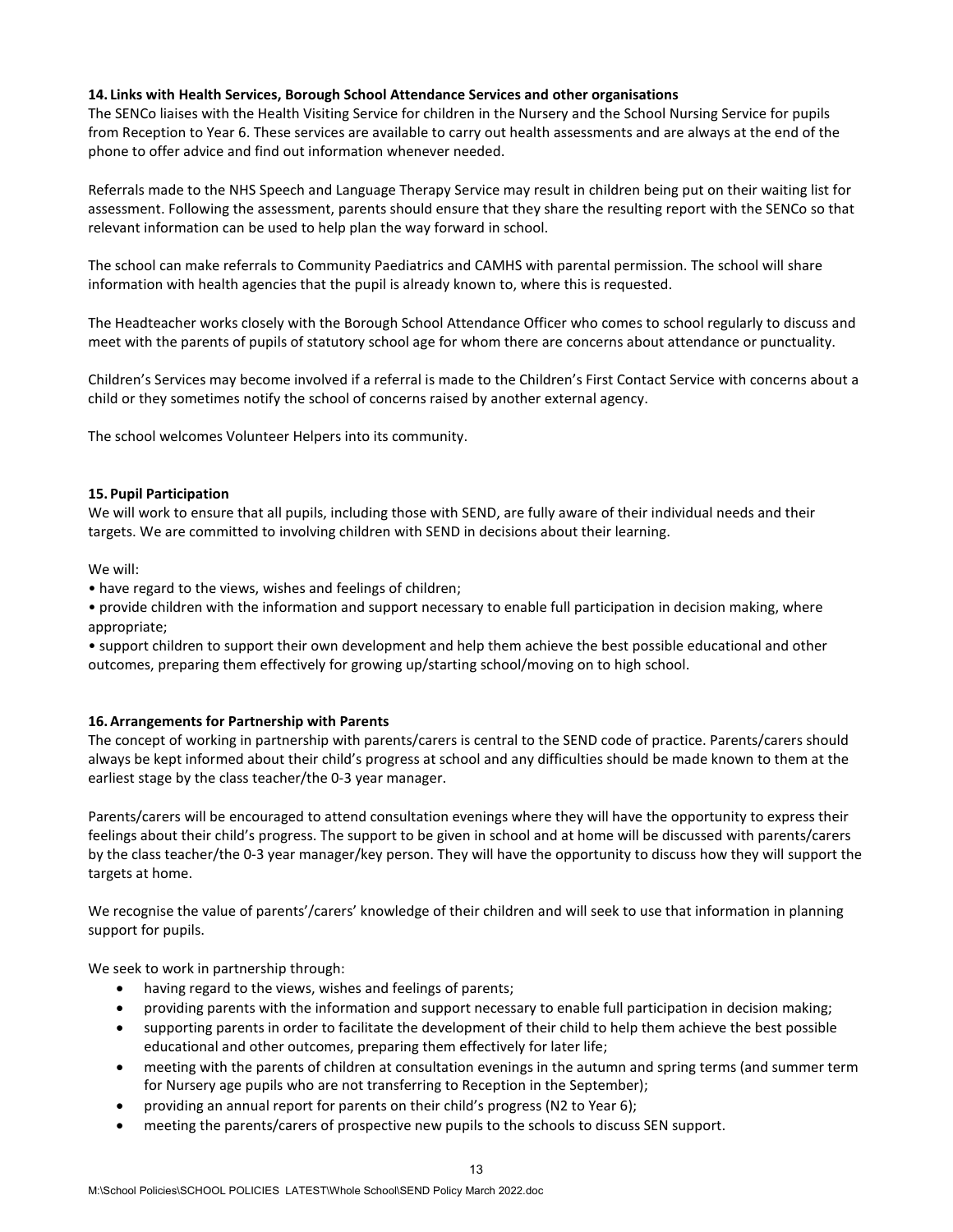Parents are always welcomed into the school and are highly valued within our school community.

### **17. Links with Other Schools & Provision for Transition**

The SENCo attends the Local Authority transition meeting for children joining the Early Years Foundation Stage and the Local Authority transition meeting for children moving on to Secondary School each year to share information with other settings about children with special educational needs and/or disabilities who are joining or leaving our school.

Children visit the next room/class environment prior to transition, to become familiar with the setting and to meet the new staff that will be working with them.

Transition arrangements are put in place between year groups and phases in education across the federation to facilitate smooth transitions between rooms, classes and key stages.

We support children in nurture and social groups to develop friendships as well as supporting transitions between significant phases, e.g. starting nursery, starting school in Reception and transition to high school.

As a child progresses through the school, the information pertaining to this child is passed on between professionals in a clear and user friendly way. When a child transfers between classes the records are passed to the next teacher/the 0-3 year manager and the SENCo or Assistant Manager for SEND & Inclusion will meet with staff to discuss those children with higher or more complex special educational needs.

Parents/carers are also encouraged to meet with the new teacher/the 0-3 year manager/key person to introduce themselves and to plan the way forward for the new working partnership.

Transfer to a new school is catered for by the sending on of all the records pertaining to the SEND of the child concerned and with the offer of telephone contact if the receiving SENCo needs to clarify any information.

#### **18.Assessing and reviewing outcomes**

We record evidence of pupil progress, with a focus on outcomes and a rigorous approach to the monitoring and evaluation of any support provided. We record details of additional or different provision made under SEN Support or EHC plans. This forms part of regular discussions with parents about the child's progress, expected outcomes from the support and planned next steps.

Support takes the form of a four part cycle: assess, plan, do and review. Decisions and actions are revisited, refined and revised with a growing understanding of the pupil's needs and of what supports the pupil in making good progress and securing good outcomes. This is known as the graduated approach.

The effectiveness of the support and interventions and their impact on the pupil's progress will be reviewed at least halftermly.

#### **19. Evaluating the effectiveness and impact of SEN provision**

We maintain an overview of the programmes and interventions used with different groups of pupils to provide a basis for monitoring their effectiveness and impact. We use information systems to monitor the progress and development of all pupils. This helps us to develop the use of interventions that are effective and to remove those that are less so.

# **20. Criteria for Evaluating the Success of the SEN Policy**

The following criteria will be used to judge the success of this policy:

- the budget allocated to SEND by the Governing Body and its expenditure;
- the amount of identified time available to support SEND pupils and the number of planned programmes of intervention and support;
- the number of pupils with special educational needs and/or disabilities attaining specified levels in the Early Years Foundation Stage and National Curriculum assessments;
- INSET time allocated to staff development with reference to special educational needs and/or disabilities;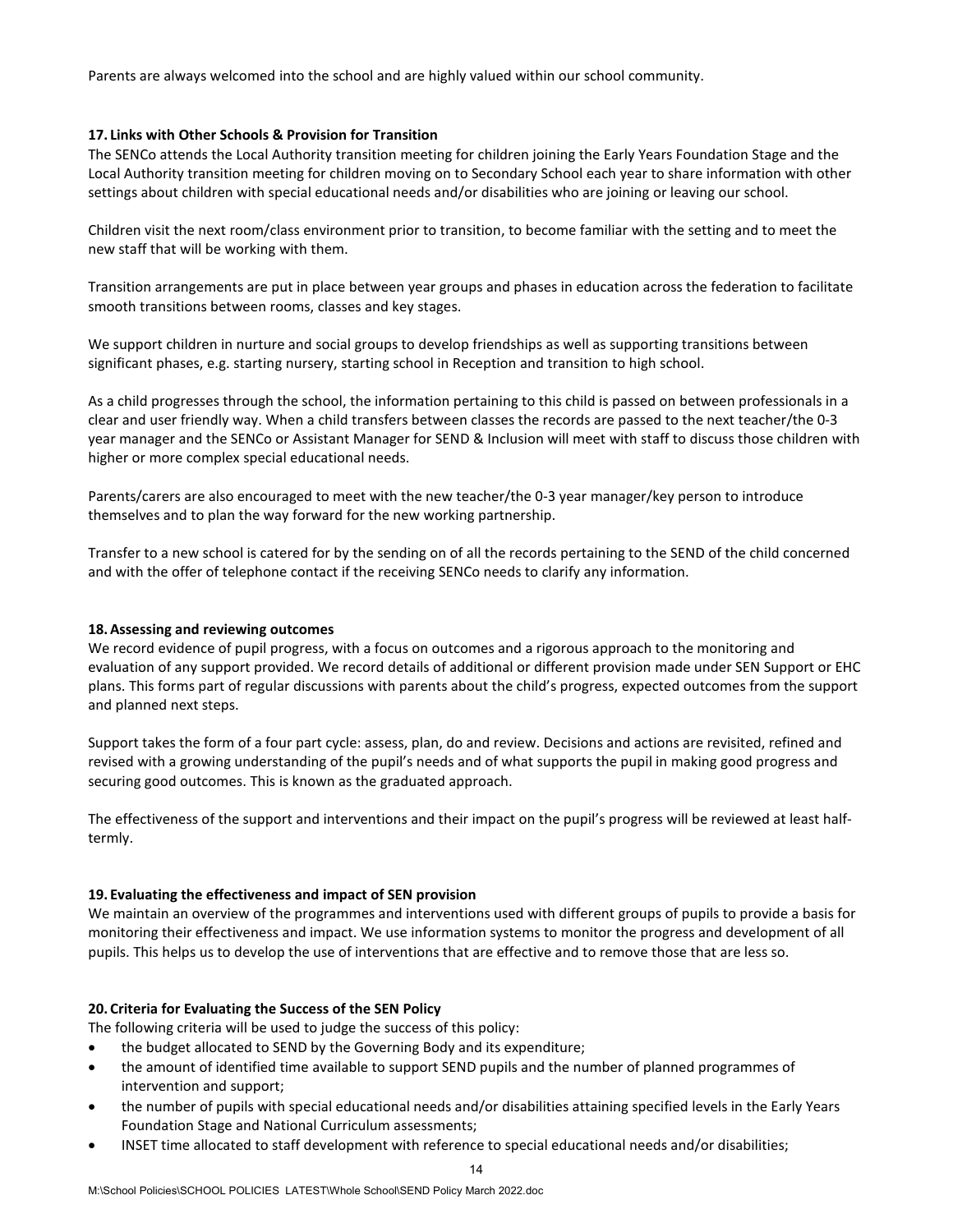- the proportion of parents attending or contributing to reviews and consultations;
- staff fulfilling the expectation of the school in carrying out procedures for special needs and producing the necessary paperwork e.g. Provision Maps with reviews, reports for outside agencies etc.;
- the implementation of recommendations by external agencies;
- evidence that identified children are growing in confidence, are well motivated and are making measurable progress;
- movement within the graduated approach to support and the number of pupils on the SEND register overall.

We will pay particular attention to any differential impact of our policy and procedures on pupils from different ethnic groups. Where we have sufficient numbers of pupils to undertake group analysis, we will seek to analyse the SEND register and pupil progress by ethnic background, disadvantaged pupils (pupil premium, free school meals) etc.

# **21. Equal Opportunities**

All children across the federation are given equal opportunities to experience a range of learning and assessment procedures to encourage all to achieve their individual potential. We aim to:

- Acknowledge and value equally each child's individual stage, culture, religion, language, racial background and family group;
- Promote equal opportunities for girls and boys;
- Encourage equality of opportunity for children with special educational needs and/or disabilities and more/most able children;
- Promote equal opportunities for all groups of children.

This policy will run in conjunction with all curriculum policies, the Equal Opportunities policy and the Behaviour and Anti-Bullying policy.

# **22.Arrangements for Considering Complaints about the SEN Provision within the School**

The complaint procedures are available on the school website and a hard copy can be obtained from the school office. Class teachers/key persons will work closely with parents at all stages in a child's education and should be the first port of call in case of any difficulty.

If the matter cannot be resolved by the class teacher, then the year group leader should be involved.

The SENCo or Assistant Manager for SEND & Inclusion should be approached if the matter cannot be resolved by the year group leader.

Any concerns or complaints from parents are addressed immediately with the option of a meeting or a telephone conversation at the earliest convenience of those involved. Matters are noted and relevant information recorded, action agreed and followed up. A review will be held within an agreed time span.

Any complaints to do with external agencies must be discussed with the SENCo who will arrange for a representative of the agency concerned to be involved, if this is appropriate.

All complaints are dealt with promptly and treated with a degree of urgency under the strong belief that these matters must be resolved as soon as possible in the best interests of the child.

If the complaint is still not resolved, then the parent/carer may escalate the complaint to the Headteacher by following the procedures set out within the complaints policy. The Headteacher may:

- arrange a joint meeting with the complainant;
- undertake further investigations;
- seek the involvement of external agencies, such as the Sutton Information and Advice Support Service;
- take action to address the complaint;
- decide that the complaint does not warrant any action and advise complainants of further action they can take.

15 Parents of pupils with SEN or disabilities whose concerns cannot be resolved by the usual school procedures can request independent disagreement resolution. The school will make further information about this process available on request.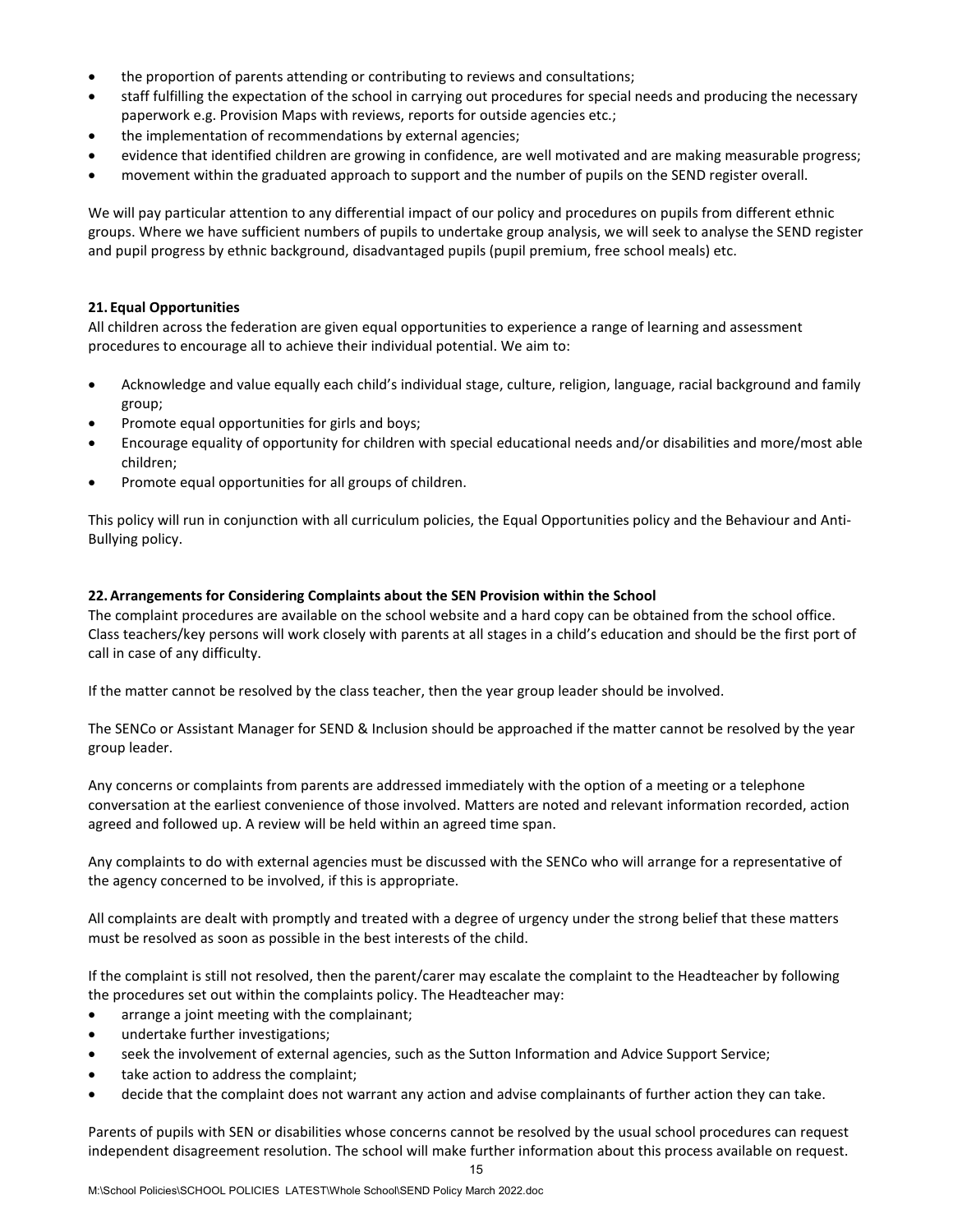### **23. Contact Details**

For further information about provision for pupils with SEND, please contact the SENCo, Miss Natalie Robins, or the Assistant Manager for SEND & Inclusion, Mrs Prior, at either:

| Hackbridge Primary School | Spencer Nursery S |                  |  |  |  |
|---------------------------|-------------------|------------------|--|--|--|
| Hackbridge Corner site    | London Road site  | Spencer Road     |  |  |  |
| Hackbridge Road           | London Road       | Mitcham Junction |  |  |  |
| Wallington                | Mitcham Junction  | Surrey           |  |  |  |
| Surrey                    | Surrey            | CR4 4JP          |  |  |  |
| SM6 7AX                   | CR4 4HS           |                  |  |  |  |

Spencer Nursery School

Tel: 020 847 7974 Tel: 020 8648 4126

# **Other Key Contacts at Hackbridge Primary School:**

Headteacher – Mrs Emma Walford Chair of Governors – Mrs C Cook SEND Governor – Mrs C Cook or Mr I Higgins Designated Teacher for Looked After Children and Post Looked After Children – Mrs Natasha Edmonds-Chappell Designated Lead for Child Protection and Safeguarding – Mrs Natasha Edmonds-Chappell **Other Key Contacts at Spencer Nursery School:** Headteacher – Mrs Emma Walford Chair of Governors – Mrs C Cook SEND Governor – Mrs C Cook or Mr I Higgins Designated Teacher for Looked After Children and Post Looked After Children – Miss Natalie Robins Designated Lead for Child Protection and Safeguarding – Mrs Sandra Tanner

# **24.Data Protection**

Individual SEND files are kept securely so that no unauthorised persons have access to these.

Class teachers/the 0-3 year manager/Key Persons are responsible for the safe and secure storage and/or disposal of any reports or information shared with them by the parent, an external agency or the SENCo in relation to a child's special educational needs and/or disabilities.

# **25. Further Information**

Provisions covering the identification and assessment of pupils with special educational needs can be found in sections 312 to 336 of the [Education Act 1996.](http://www.hmso.gov.uk/acts/acts1996/96056-zd.htm)

Our policy is based on legal requirements. The framework for SEN Policies is set out in The Education (Special Educational Needs) (Information) (England) Regulations, 1999 (Statutory Instruments Number 2506).

The requirements around ethnicity are set out in the Race Relations (Amendment) Act, 2002.

A revised Special Educational Needs code of practice was published by the Department for Education in 2014 (updated January 2015), reference number DFE-00205-2013.

Sutton's local offer can be found here[: https://www.sutton.gov.uk/info/200611/suttons\\_local\\_offer](https://www.sutton.gov.uk/info/200611/suttons_local_offer)

#### **26. Review of the Policy**

This policy will be reviewed annually to keep abreast of statutory requirements for Special Educational Needs and/or Disabilities.

Any revision to this policy will be ratified by the Governing Body's Inclusion Advisory Group at the appropriate meeting according to the timescale for review.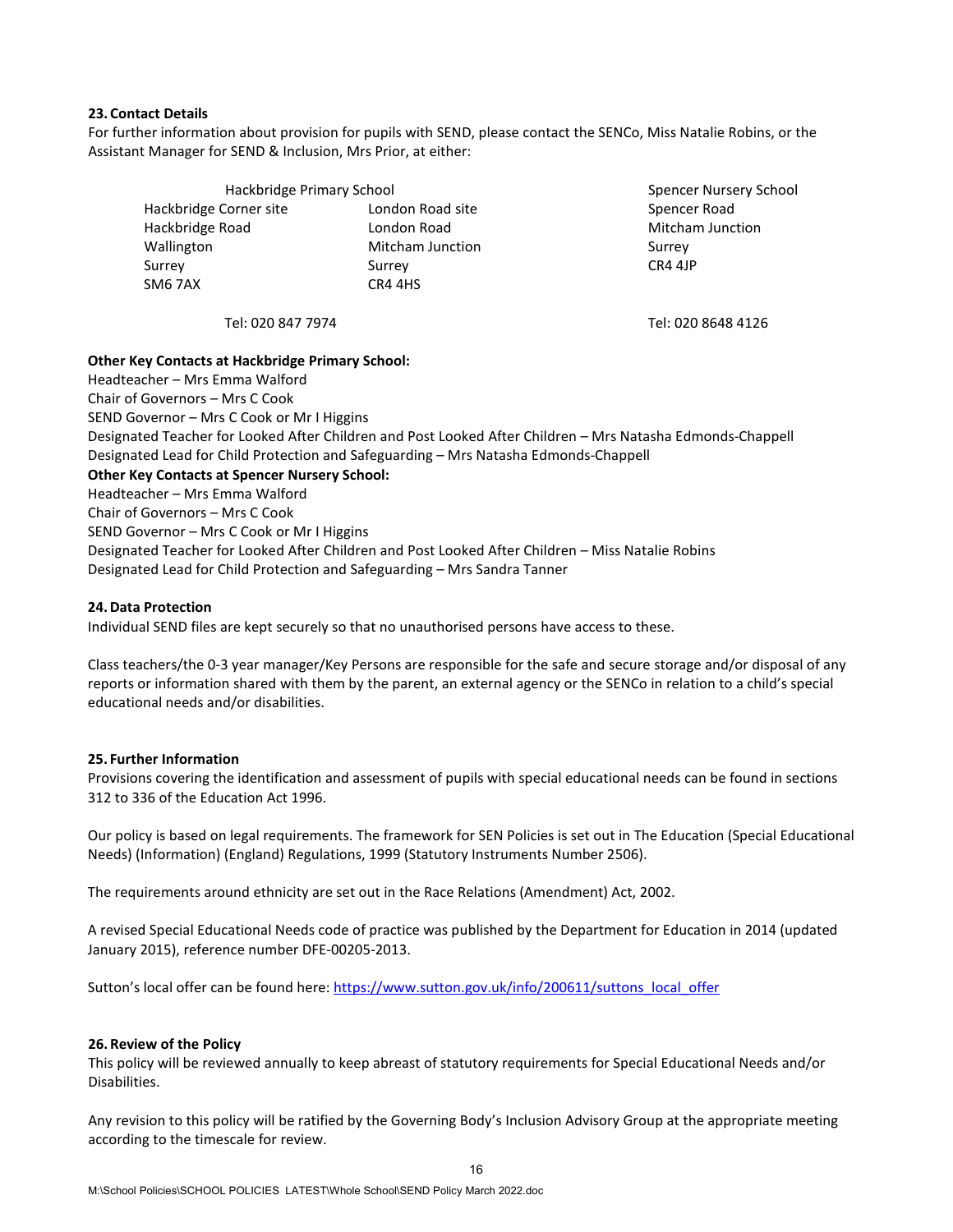**Date adopted:** May 2017 **This review:** March 2022 **Next review:** March 2023

**SENCo:** Natalie Robins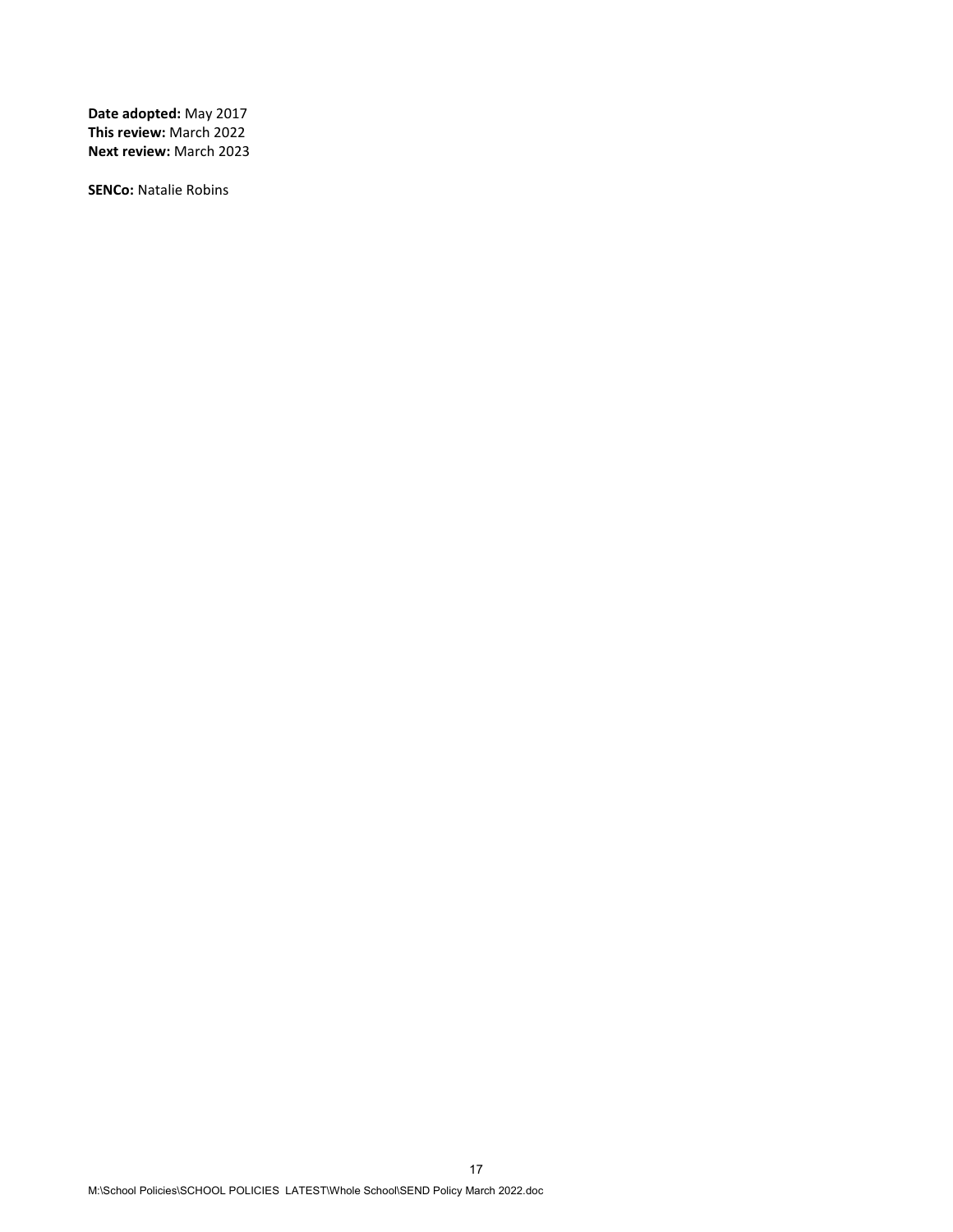# **Appendices to this policy:**

Appendix A – Named Personnel for Roles and Responsibilities Appendix B – SEN Guidelines for Curriculum Subjects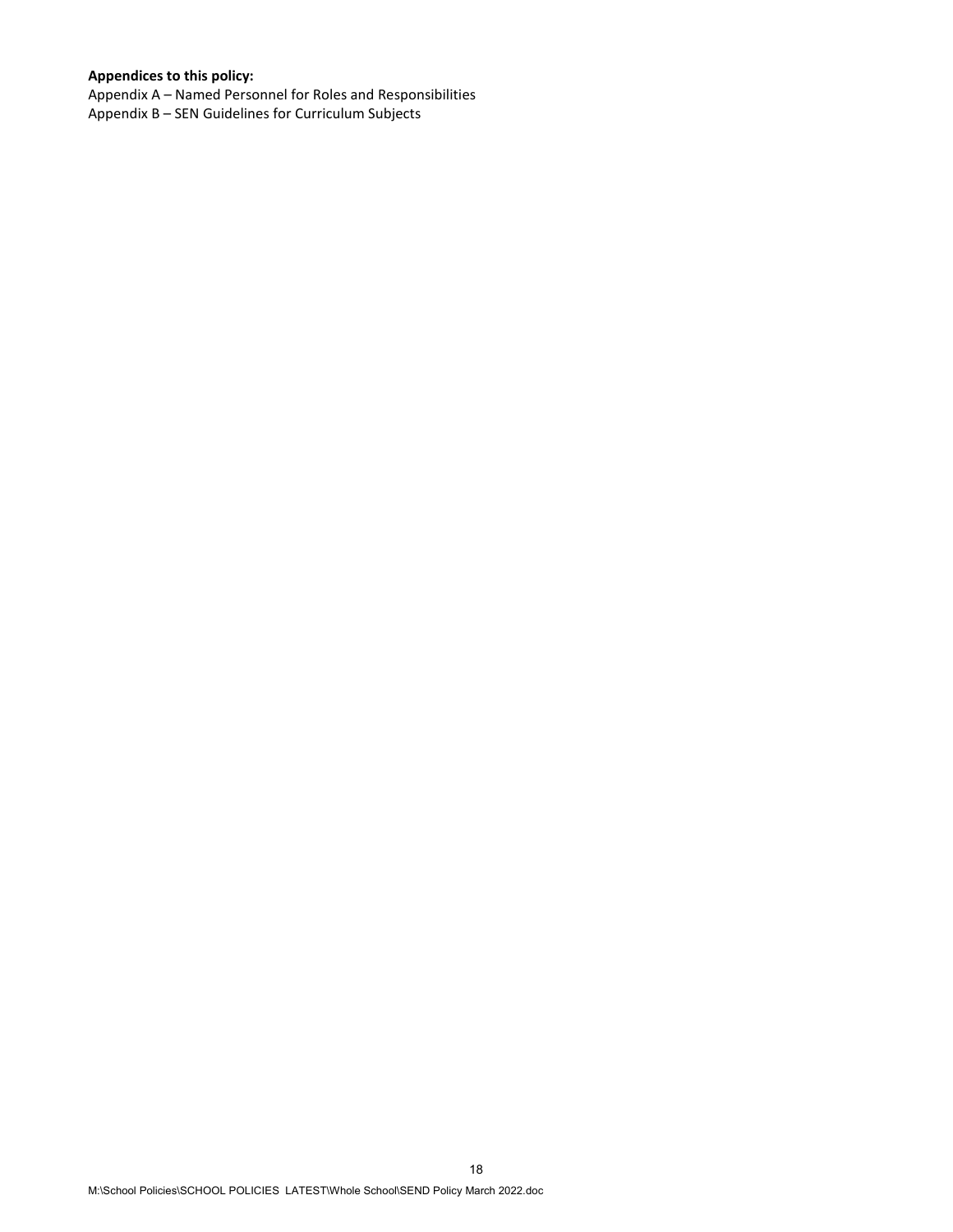# **Appendix A – Named Personnel for Roles and Responsibilities**

Headteacher: Mrs Emma Walford SEN Governor: Mrs C Cook or Mr I Higgins

SENCo: Miss Natalie Robins Lead for Assessment: Mr Andrew Jasper

HPS SEND & Inclusion Team:

| <b>EYFS</b>                                                                                                                                               |                                              |                                             |                                                                   |  |                                           |                                            |                                                   |                                                            |                                              |                                          |                                             |  |
|-----------------------------------------------------------------------------------------------------------------------------------------------------------|----------------------------------------------|---------------------------------------------|-------------------------------------------------------------------|--|-------------------------------------------|--------------------------------------------|---------------------------------------------------|------------------------------------------------------------|----------------------------------------------|------------------------------------------|---------------------------------------------|--|
|                                                                                                                                                           | Reception                                    |                                             |                                                                   |  |                                           |                                            |                                                   |                                                            |                                              |                                          |                                             |  |
| <b>Nursery</b><br>HLTA EYFS - Nursery (Hackbridge<br>Corner)<br><b>Mrs Youngs</b><br>LSA EYFS - Nursery (AM @<br>Hackbridge Corner)<br><b>Mrs Baterip</b> |                                              | TA EYFS - Reception<br><b>Mrs Callistan</b> |                                                                   |  |                                           | TA EYFS - Reception<br><b>Mrs Hall</b>     |                                                   |                                                            |                                              |                                          |                                             |  |
| LSA EYFS - Nursery (PM @<br>Hackbridge Corner)<br><b>Miss Flower</b><br>TA EYFS - Nursery (London Road)<br><b>Mrs Gurney</b>                              |                                              | TA EYFS - Reception<br><b>Mrs Moore</b>     |                                                                   |  |                                           | TA EYFS - Reception<br><b>Mrs Williams</b> |                                                   |                                                            |                                              |                                          |                                             |  |
| <b>KEY STAGE 1</b>                                                                                                                                        |                                              |                                             |                                                                   |  |                                           |                                            |                                                   |                                                            |                                              |                                          |                                             |  |
| Year 1                                                                                                                                                    | Year 1                                       |                                             | Year 1                                                            |  | Year <sub>2</sub>                         |                                            | Year <sub>2</sub>                                 |                                                            |                                              | Year <sub>2</sub>                        | Year <sub>2</sub>                           |  |
| <b>LSA</b><br><b>Mrs</b><br>Kandasamy                                                                                                                     | <b>LSA</b><br><b>Mrs</b><br><b>Sanderson</b> |                                             | <b>LSA</b><br><b>LSA</b><br><b>Mrs Barber</b><br><b>Mrs Haque</b> |  |                                           | <b>LSA</b><br><b>Mrs Carnell</b>           |                                                   |                                                            | <b>LSA</b><br><b>Mrs</b><br><b>Rashbrook</b> |                                          | <b>LSA</b><br><b>Mrs</b><br><b>Arathoon</b> |  |
|                                                                                                                                                           |                                              |                                             |                                                                   |  | <b>KEY STAGE 2</b>                        |                                            |                                                   |                                                            |                                              |                                          |                                             |  |
| Year <sub>3</sub><br>Year <sub>3</sub>                                                                                                                    | Year <sub>3</sub>                            | Year 4                                      | Year 4<br>Year 4                                                  |  | Year <sub>5</sub><br>Year <sub>5</sub>    |                                            |                                                   | Year <sub>5</sub><br>Year <sub>6</sub>                     |                                              | Year <sub>6</sub><br>Year <sub>6</sub>   |                                             |  |
| <b>LSA</b><br><b>Mrs</b><br><b>Nicholls</b>                                                                                                               | <b>LSA</b><br><b>Miss</b><br><b>Whiting</b>  | <b>LSA</b><br><b>Mrs Cotter</b>             | <b>LSA</b><br>(apprentice)<br><b>Mrs</b><br><b>McGlashan</b>      |  | <b>LSA</b><br><b>Mrs</b><br><b>Gulzar</b> |                                            |                                                   | <b>LSA</b><br>(apprentice)<br><b>Mr Callistan</b>          |                                              | <b>LSA</b><br><b>Mrs</b><br><b>Miles</b> | <b>LSA</b><br><b>Mrs</b><br>Poon            |  |
|                                                                                                                                                           |                                              |                                             |                                                                   |  |                                           |                                            |                                                   |                                                            |                                              |                                          |                                             |  |
| <b>SEND, EAL &amp; Inclusion Provision</b><br>Assistant Manager for SEND, EAL & Inclusion<br><b>Mrs Prior</b>                                             |                                              |                                             |                                                                   |  |                                           |                                            |                                                   |                                                            |                                              |                                          |                                             |  |
| Senior TA Behaviour                                                                                                                                       |                                              |                                             | Senior TA SEND & Inclusion<br><b>Mrs Matthews</b>                 |  |                                           |                                            |                                                   | Senior TA SEND & Inclusion<br><b>Mrs Slater</b>            |                                              |                                          |                                             |  |
| <b>Mrs James</b>                                                                                                                                          |                                              |                                             | Senior TA SEND & Inclusion<br><b>Mrs Caswell-Small</b>            |  |                                           |                                            | Senior TA SEND & Inclusion<br><b>Mrs Fairlamb</b> |                                                            |                                              |                                          |                                             |  |
| Senior TA EAL & EMA<br><b>Mrs Ashby</b>                                                                                                                   |                                              |                                             |                                                                   |  |                                           |                                            |                                                   | Senior TA EAL & EMA<br><b>Miss Salvador Vaz Contreiras</b> |                                              |                                          |                                             |  |
| Child & Family Support Worker (Tuesday)<br><b>Tania Gauchi</b>                                                                                            |                                              |                                             |                                                                   |  |                                           |                                            |                                                   |                                                            |                                              |                                          |                                             |  |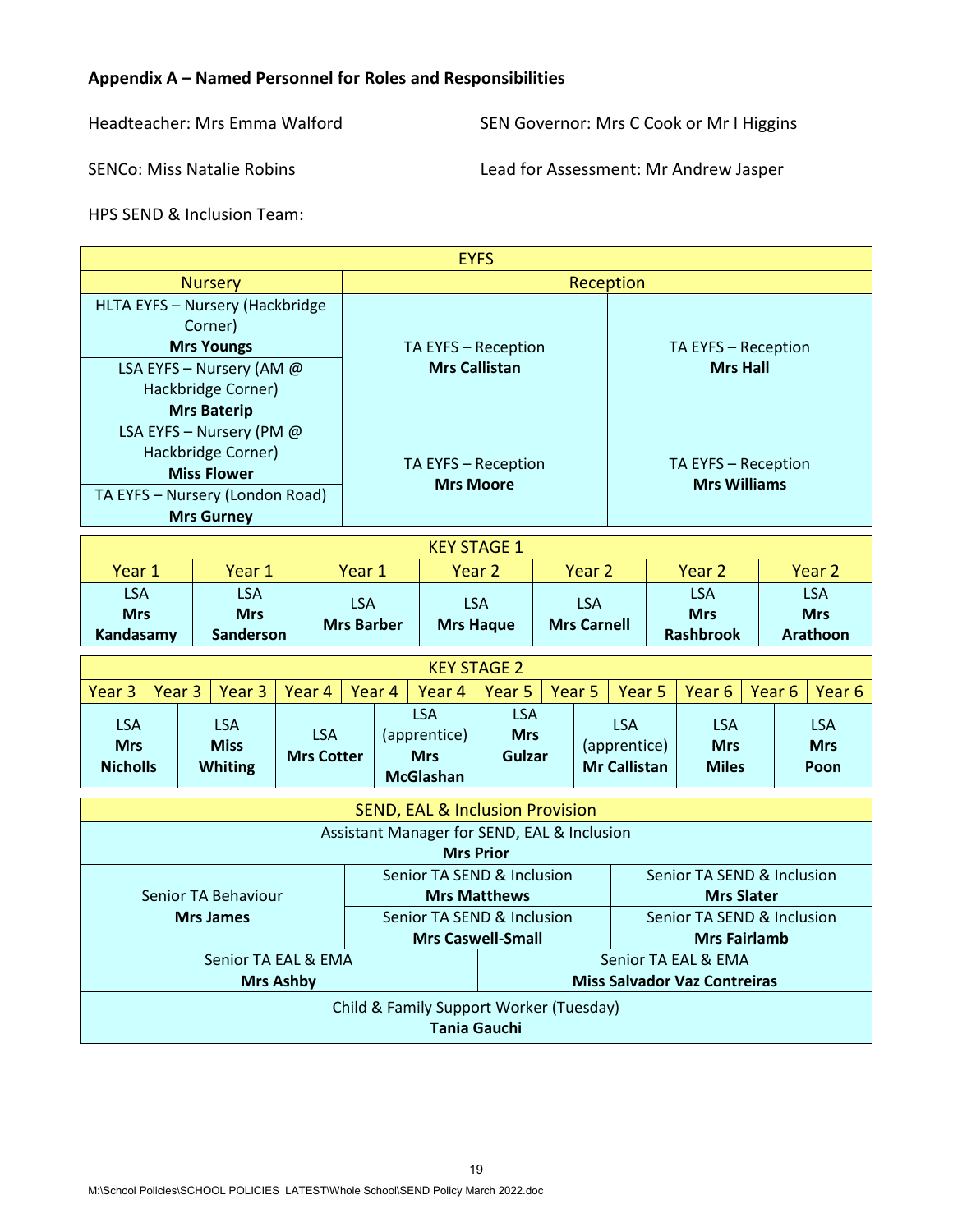# SNS SEND & Inclusion:

Staffing ratios in each room are such that the nursery is above the minimum ratios set out for the ages of the children in each room across the main part of the day. Within this, there is capacity to address individual and group needs through intervention groups and support for programmes provided by external agencies.

The SENCo and Assistant Manager for SEND & Inclusion also utilise staff expertise from Hackbridge Primary School where appropriate, e.g. Senior Teaching Assistants to provide additional guidance and support on specific issues for staff and/or parents.

One Early Years Practitioner at Spencer Nursery School has also completed the ELKLAN training for speech and language development and acts as a point of advice for staff within the setting.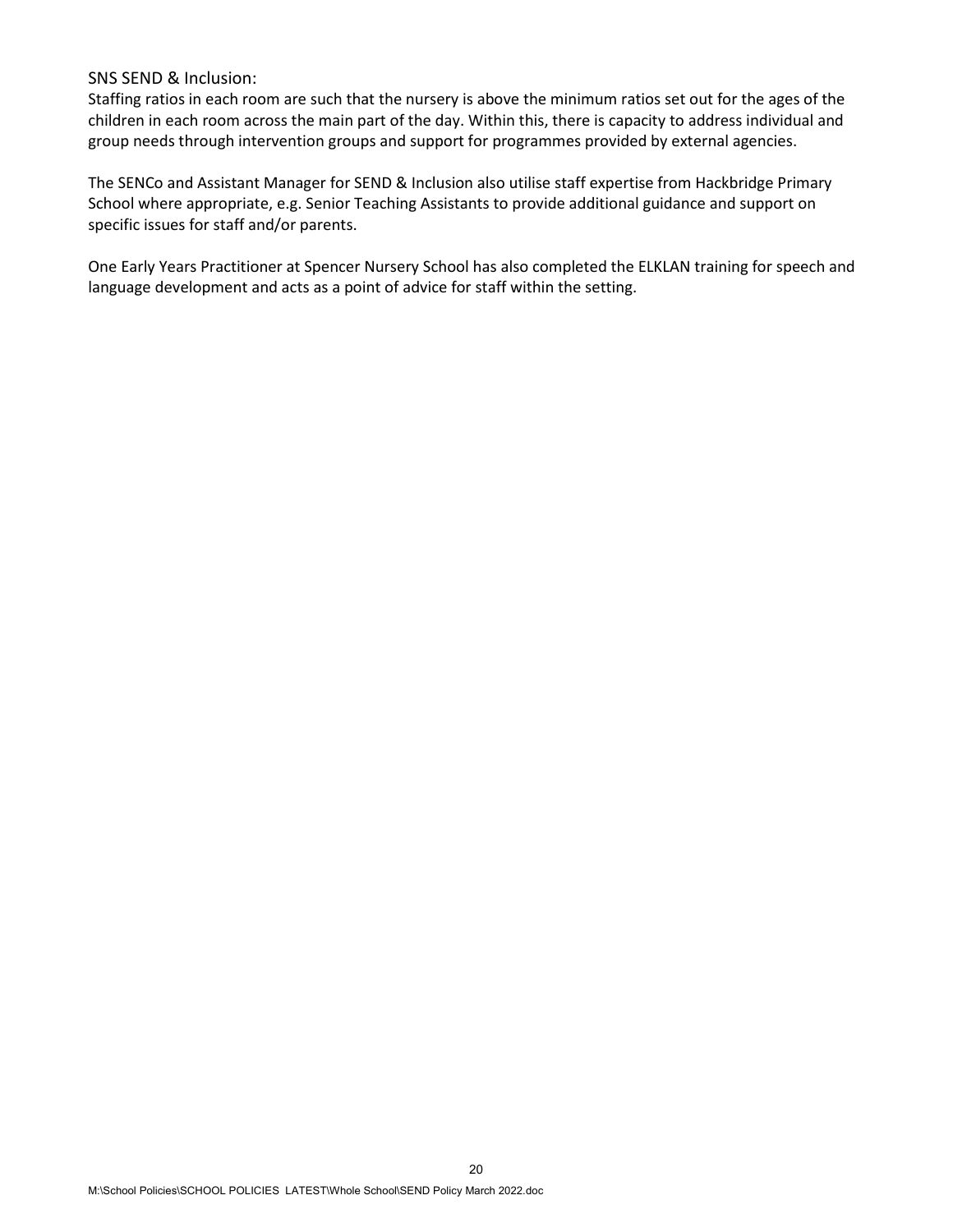# **Appendix B – SEN Guidelines for Curriculum Subjects**

# **English/Communication & Language/Literacy**

Each classroom/room has a book corner stocked with age appropriate reading materials for children to enjoy with an adult, with a peer or independently.

The reading scheme at Hackbridge Primary School consists of a variety of series of reading books for use across the school, including high interest, low reading age texts from PM Nelson, Download and Barrington Stoke, which are accessible for children with SEND as they are carefully graded and have a predictable pattern. The school's reading scheme contains a range of books from a number of published scheme including Big Cat Phonics, Oxford Reading Tree main stories, Phonics, Songbirds and Fireflies, Ginn and Rigby Star as well as a range of picture and chapter books by popular children's authors.

At Hackbridge Primary School, the school's Library also caters from Nursery to higher ability Year 6 readers and, as such, topic books can be accessed for different ability levels for a range of curriculum topics across the school.

We use a variety of games to enhance listening skills.

Word Steps is used in KS1 to help build confidence with phonemes and sight vocabulary. The Early Literacy Support programme is also used to build phonological awareness and skills alongside a range of games such as sight vocabulary bingo, magnetic letters, Phonix cubes etc.

In KS2, we use a wide variety of methods to aid literacy acquisition.

Precision Teaching is an individual intervention used to target reading and spelling development for identified pupils across KS1 and KS2.

We use the Teodorescu and Speed-Up handwriting programmes, the TOPs programme (a fine and gross motor skills programme developed by the PCT), tactile letters (a multi-sensory approach), therapeutic putty, gel balls and pencil grips to improve fine motor skills.

We also have a number of chromebooks available from Year 2 upwards. Class teachers can use their discretion to determine how frequently these may be used by children with high-level motor skills difficulties or specific literacy difficulties to produce written work. Typing programmes such as 2Type are available on the school computer network to allow children to develop the speed and accuracy of their typing skills where identified.

Individual needs are often addressed through specific targets detailed within the class' provision map and learning tasks are prepared in line with these. Teachers can use ongoing assessment and termly tracking data to identify appropriate learning objectives for children who are working below age related expectations.

# **Mathematics**

A range of practical apparatus is available to support the teaching of mathematics across the federation, which children with SEND benefit from increased access to when solving problems within the independent part of a lesson/activity.

Bead strings, double sided counters, Dienes apparatus and Numicon apparatus are available and all support staff have received training in the use of manipulatives to support learning.

Language is adapted where necessary and large scale apparatus can be used if beneficial to the child's needs.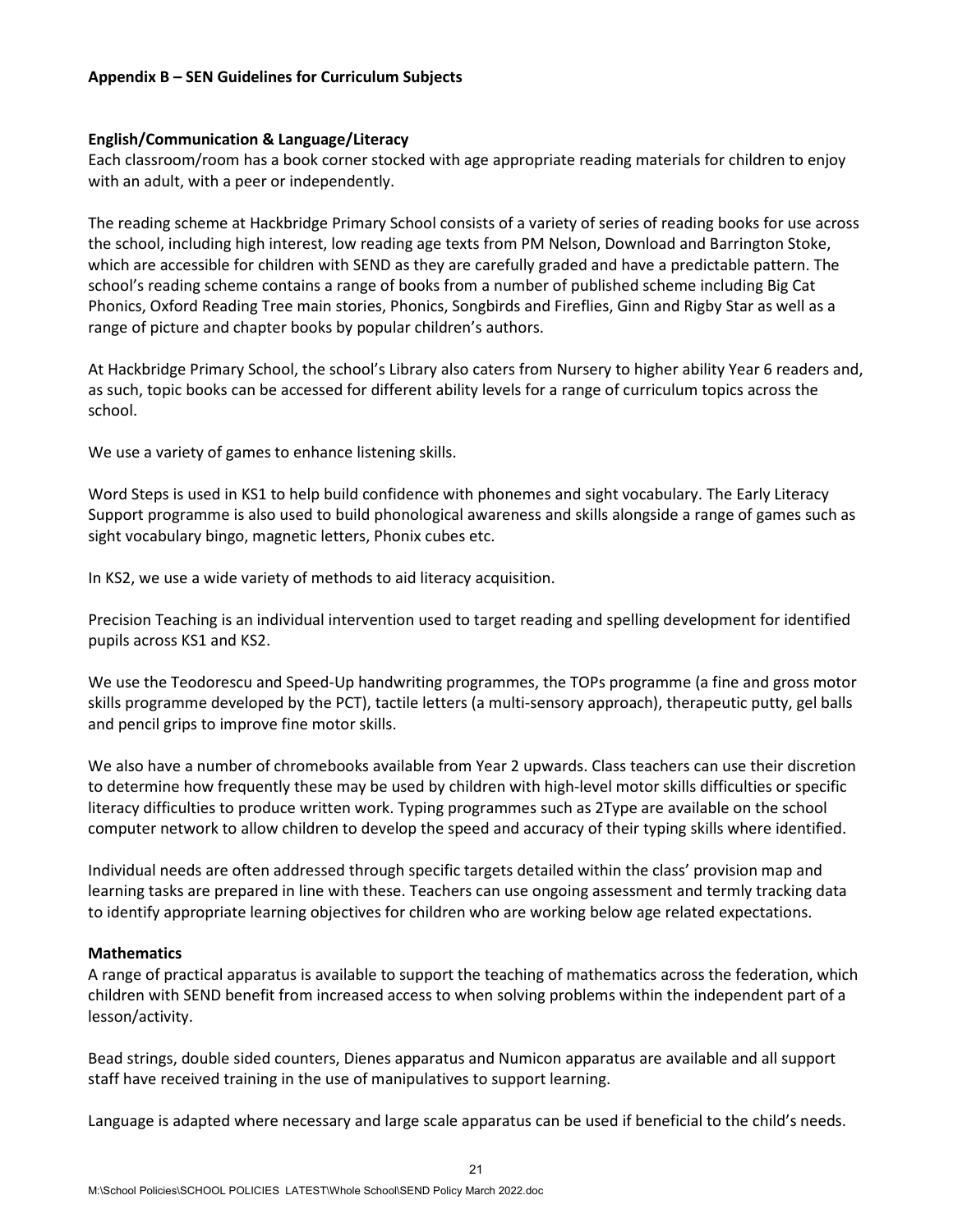Tasks set are small and achievable to build a sense of success and increase self-esteem.

Individual needs are often addressed through specific targets detailed within the class' provision map and learning tasks are prepared in line with these. Teachers can use ongoing assessment and termly tracking data to identify appropriate learning objectives for children who are working below age related expectations.

# **Science/Understanding of the World**

Children requiring extra support are identified in teachers' weekly planning together with appropriate teaching strategies and differentiated learning tasks. These might include differentiated resources and adult support.

Teachers allow children to make oral contributions so that their level of understanding is apparent and differentiate the requirements for the recording of learning – where pictures are used to record children's understanding, these should be annotated by the class teacher where necessary.

# **ICT/Computing/Technology**

Across the federation, there is a wide variety of hardware, software and additional technologies such as iPads, chromebooks, smart tables, digital cameras and recording pens which can be utilised across a range of subject areas to facilitate access to the curriculum for children with SEND by enabling those with poor literacy or fine motor skills to achieve in areas such as writing and drawing.

Use of such technologies also increases children's independence by providing immediate feedback on their decisions/actions and enables them to collaborate with more able children to provide support when learning new skills.

A range of apps and software is available and offers the opportunity for pupils to use publishing, animation and other software to create stories, newspaper articles, diaries etc on-screen. There is also a variety of Talking Stories for different reading levels.

Chromebooks and iPads are used to provide additional access to ICT. In addition, each Hackbridge Primary School site also has an ICT Suite where there are 30 computer stations.

# **RE**

Teachers take account of individual needs through task differentiation and outcome expectation, by giving assistance to those needing help and by ensuring a wide range of experiences are available to all pupils. Language is adapted where needed, with visual prompts provided, and children are allowed to express thoughts, feelings and ideas through pictures and discussion with peers and adults.

# **Design &Technology**

Teachers will make sure that all work is challenging yet achievable for all pupils. Tasks will be structured according to ability and needs in order to achieve this success. Teachers' expectations will be appropriate for all the children and their individual success will be recognised and rewarded. Pupils who, because of a disability, are unable to partake in an activity will be given an alternative task that clearly matches the learning objective of the lesson.

# **Art**

Art is a means of communication not bound by written or spoken language thus enabling pupils with SEND of all kinds to develop a capacity for self-expression. Art can help to develop positive attitudes in pupils, not only of themselves but also towards other people.

Art and craft based activities are also used by our SEND & Inclusion Team to engage and motivate children, particularly those with social, emotional and mental health difficulties or those exhibiting challenging behaviour, to encourage them to express and overcome personal difficulties.